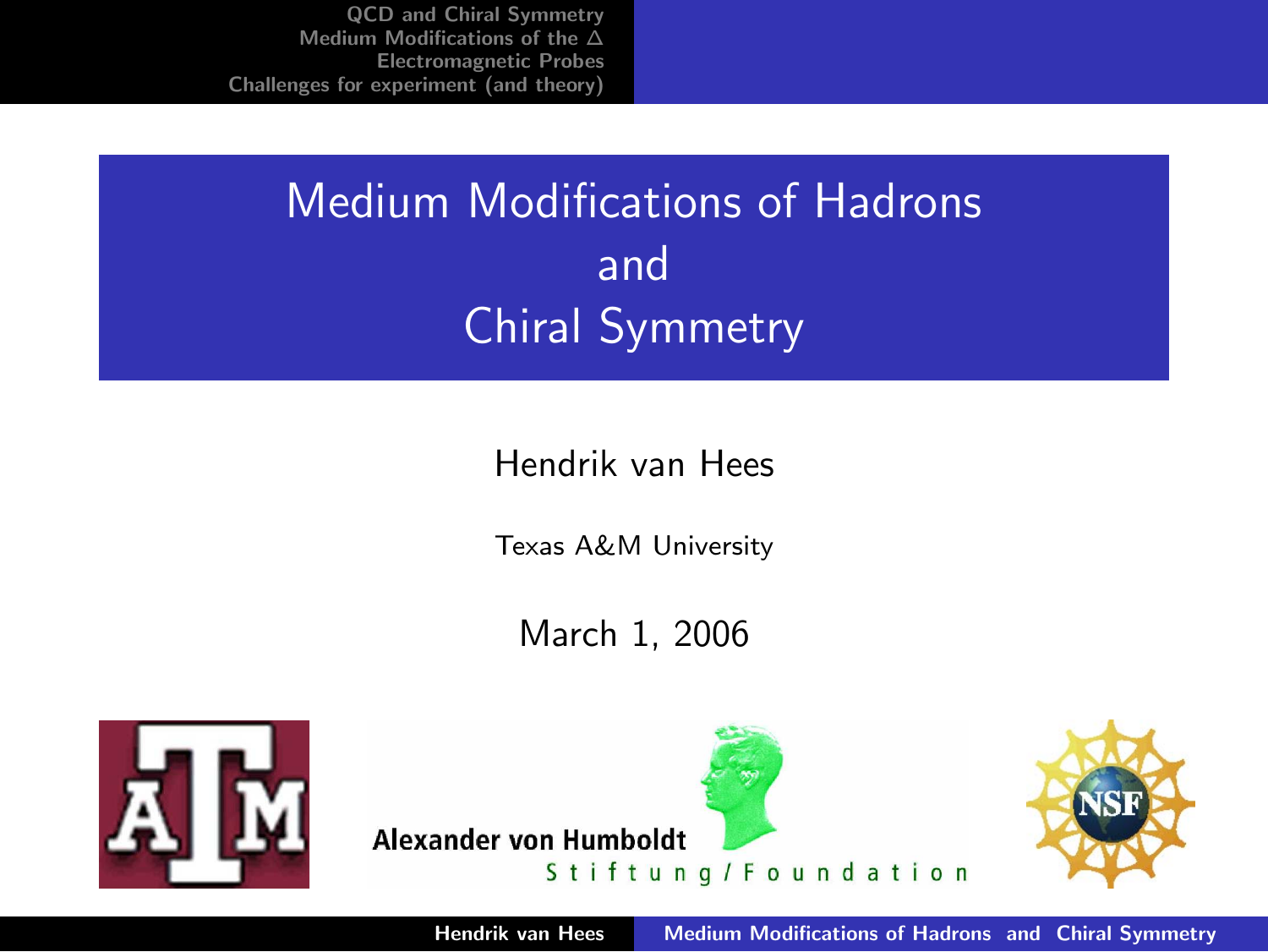#### **Outline**

#### [QCD and Chiral Symmetry](#page-2-0)

[Medium Modifications of the ∆](#page-8-0)

[Electromagnetic Probes](#page-17-0)

[Challenges for experiment \(and theory\)](#page-38-0)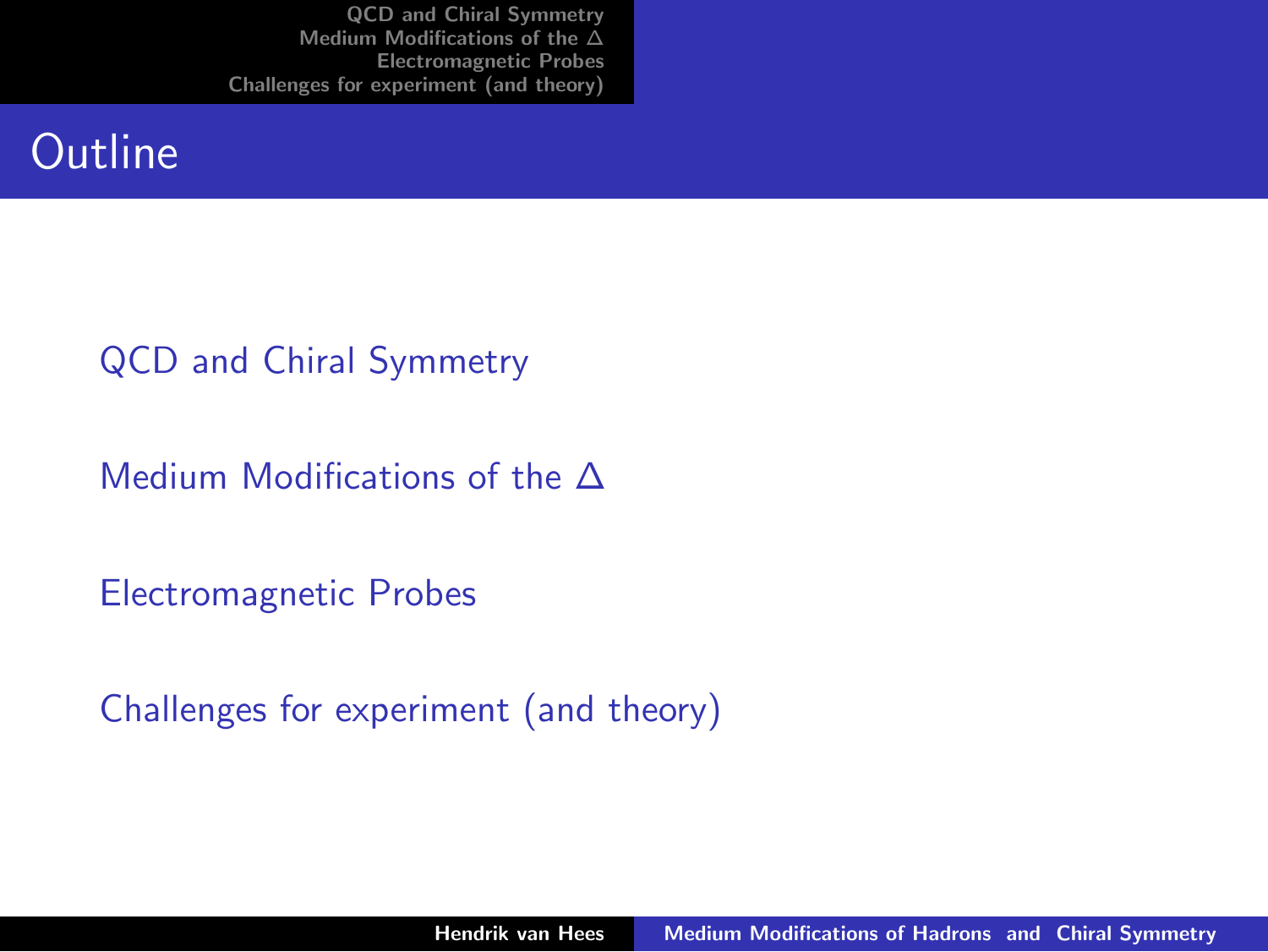## QCD and ("accidental") Symmetries

 $\triangleright$  Theory for strong interactions: QCD

<span id="page-2-0"></span>
$$
\mathscr{L}_{\text{QCD}} = -\frac{1}{4} F_a^{\mu\nu} F_{\mu\nu}^a + \bar{\psi} (i\rlap{\,/}D - \hat{M}) \psi
$$

#### $\blacktriangleright$  Particle content:

- $\blacktriangleright \psi$ : Quarks, including flavor- and color degrees of freedom,  $\tilde{M} = \text{diag}(m_u, m_d, m_s, \ldots) = \text{current quark masses}$
- $\blacktriangleright$   $A^a_\mu$ : gluons, gauge bosons of SU(3)<sub>color</sub>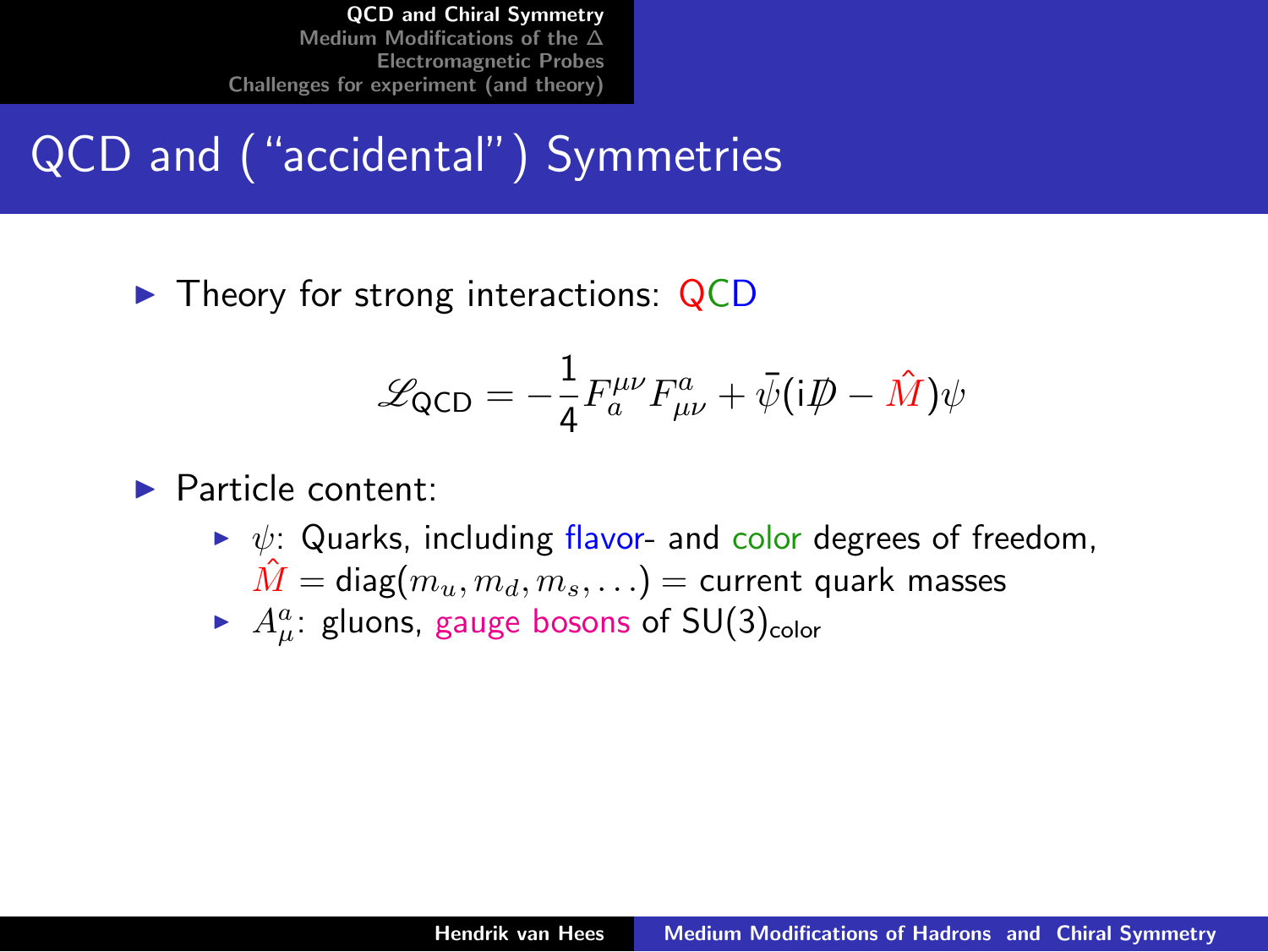# QCD and ("accidental") Symmetries

 $\triangleright$  Theory for strong interactions: QCD

$$
\mathscr{L}_{\text{QCD}} = -\frac{1}{4} F_a^{\mu\nu} F_{\mu\nu}^a + \bar{\psi} (i\rlap{\,/}D - \hat{M}) \psi
$$

#### $\blacktriangleright$  Particle content:

- $\triangleright \psi$ : Quarks, including flavor- and color degrees of freedom,  $\hat{M} = \text{diag}(m_u, m_d, m_s, \ldots) = \text{current quark masses}$
- $\blacktriangleright$   $A^a_\mu$ : gluons, gauge bosons of SU(3)<sub>color</sub>
- $\blacktriangleright$  Symmetries
	- **F** fundamental building block: local  $SU(3)_{\text{color}}$  symmetry
	- $\blacktriangleright$  in light-quark sector: approximate chiral symmetry
	- $\triangleright$  chiral symmetry most important connection between QCD and effective hadronic models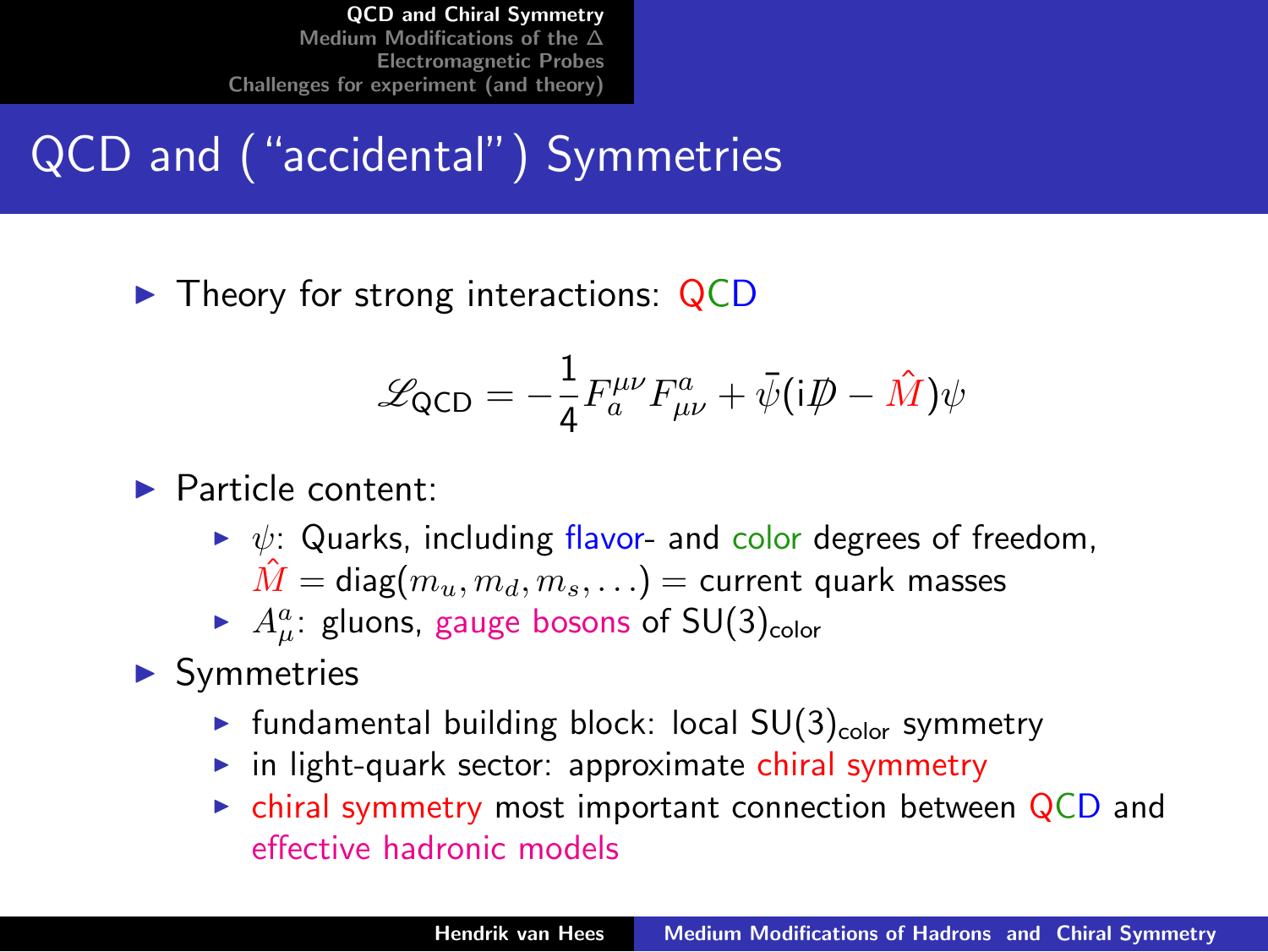## Phenomenology from Chiral Symmetry

- $\blacktriangleright$  In vacuum: Spontaneous breaking of chiral symmetry
- $\Rightarrow$  mass splitting of chiral partners

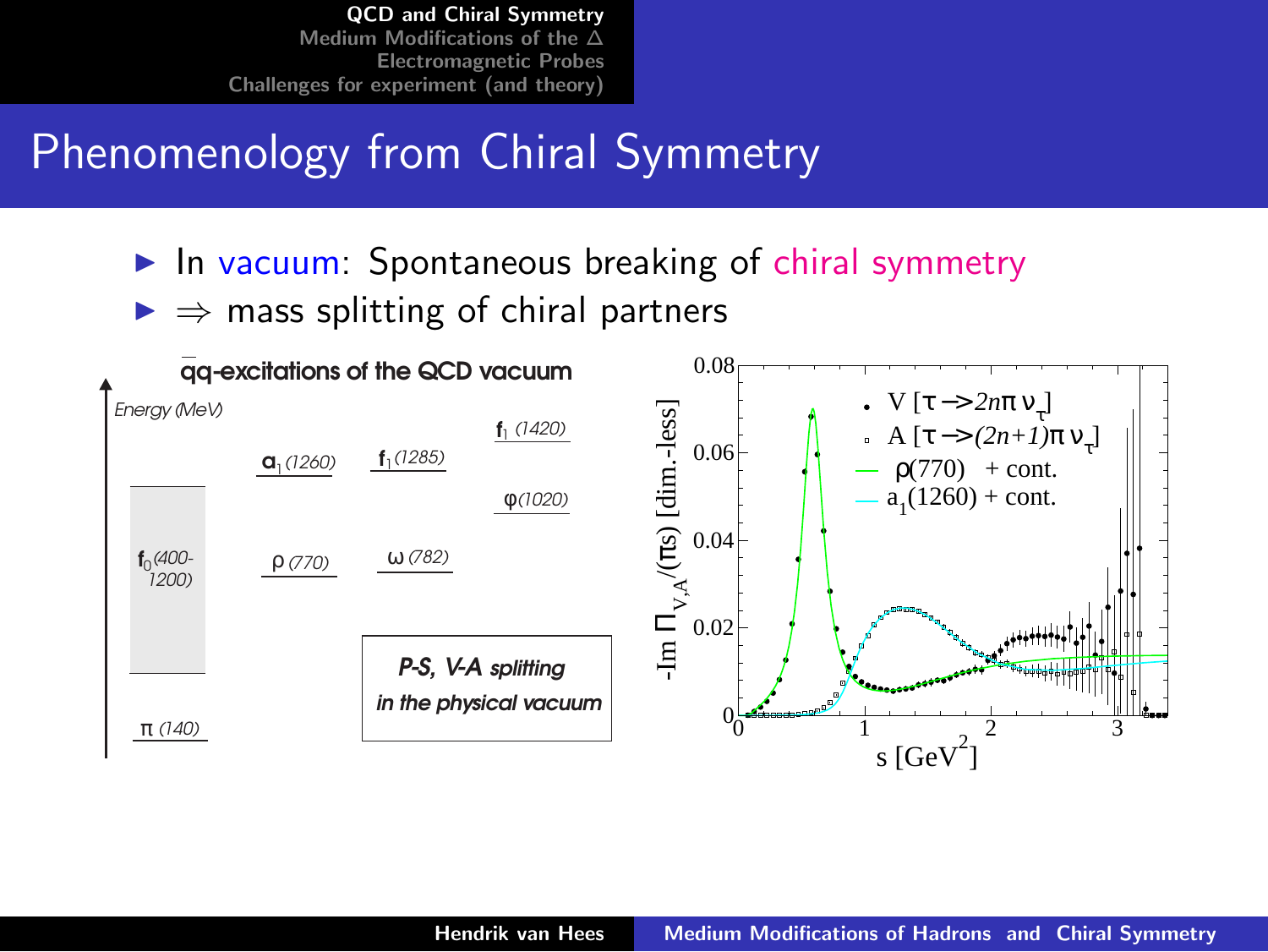# Phenomenology from Chiral Symmetry

- $\blacktriangleright$  In vacuum: Spontaneous breaking of chiral symmetry
- $\Rightarrow$  mass splitting of chiral partners



at high temperature/density: restoration of chiral symmetry ► Lattice QCD:  $T_c^{\chi} \simeq T_c^{\text{deconf}}$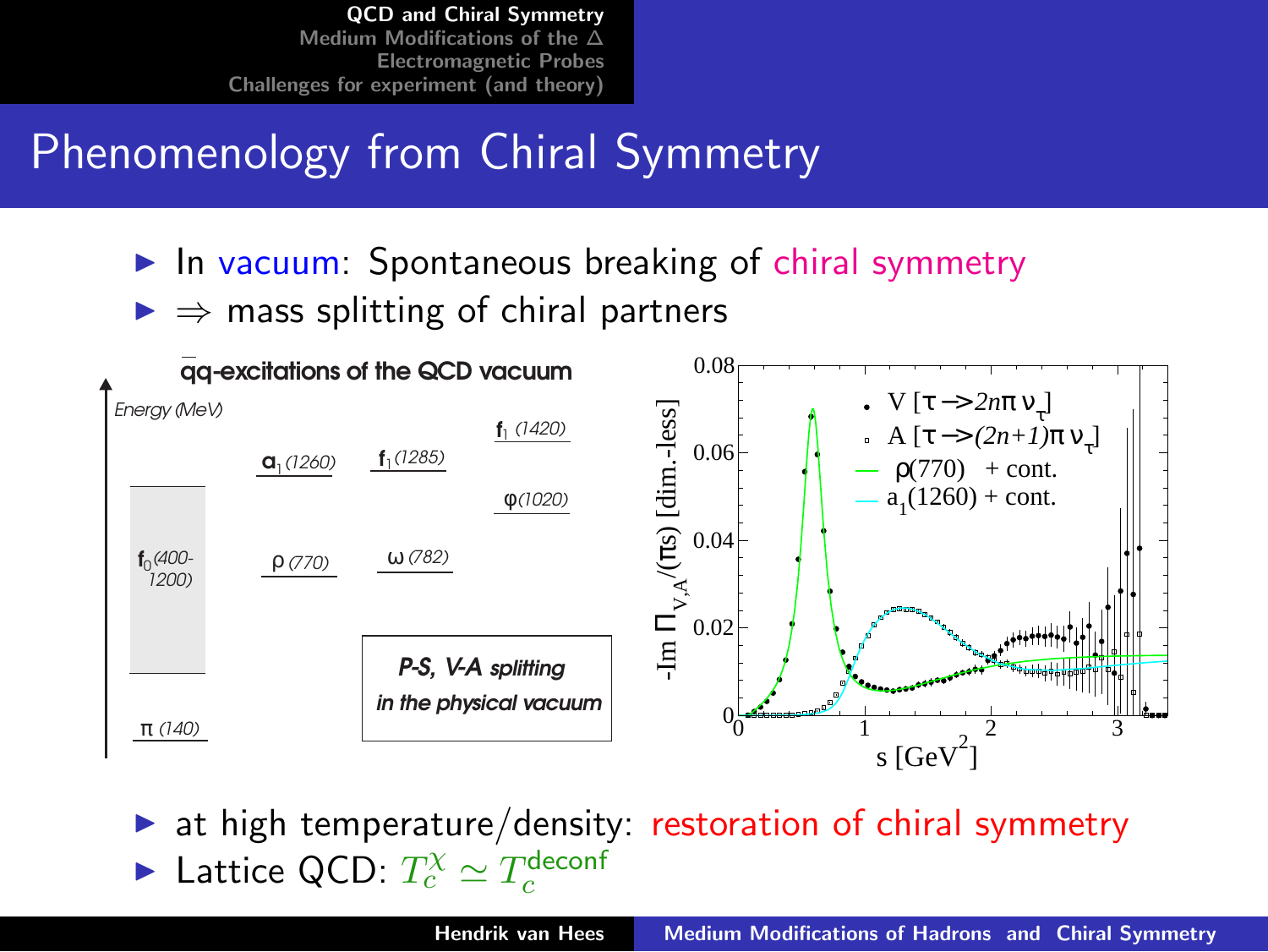### Finite Temperature/Density: Idealized Theory Picture

 $\triangleright$  partition sum:  $Z(V, T, \mu_q, \Phi) = \text{Tr}\{\exp[-(\mathbf{H}[\Phi] - \mu_q \mathbf{N})/T]\}$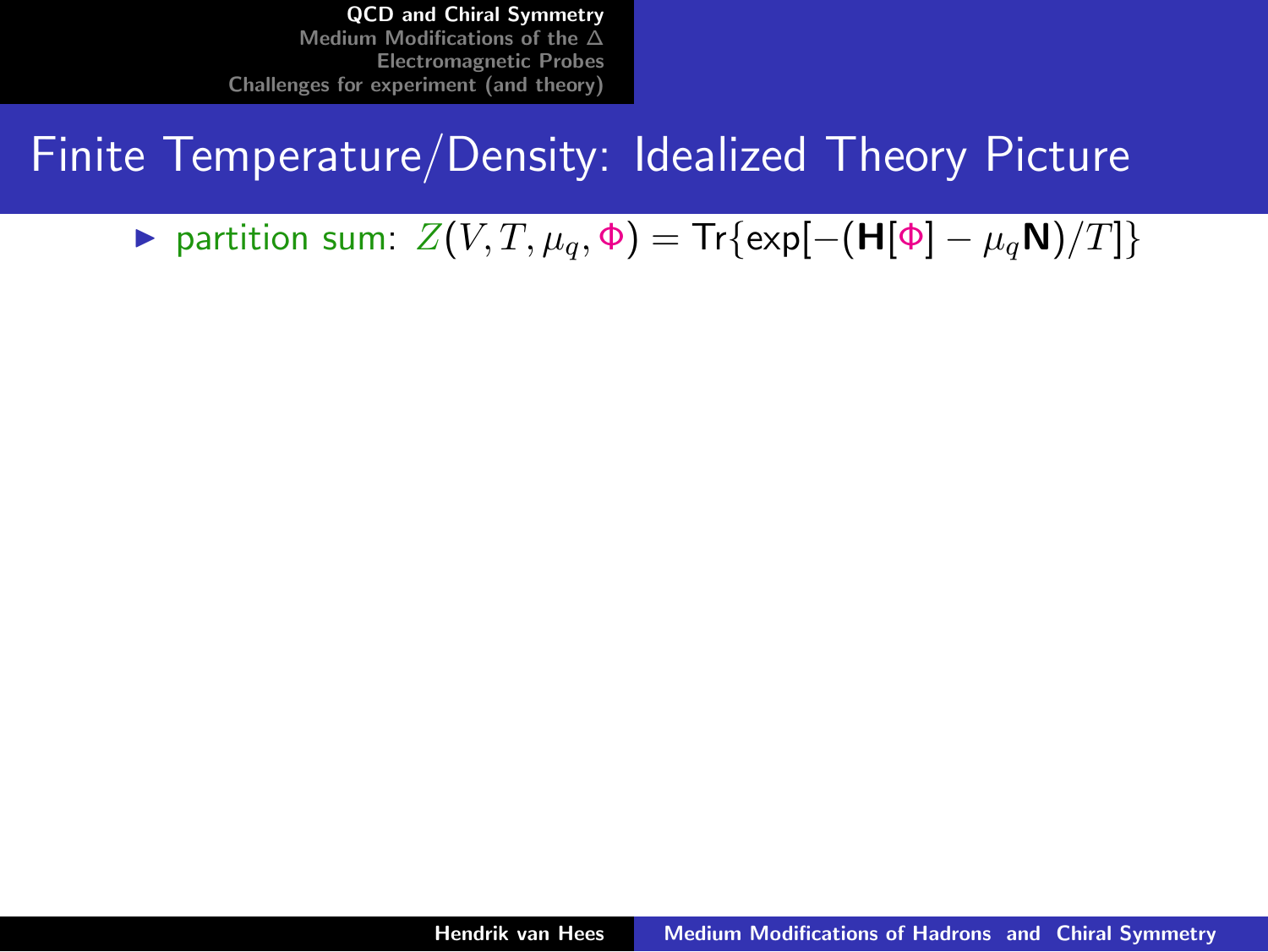#### Finite Temperature/Density: Idealized Theory Picture

 $\triangleright$  partition sum:  $Z(V, T, \mu_a, \Phi) = \text{Tr}\{\exp[-(\mathbf{H}[\Phi] - \mu_a \mathbf{N})/T]\}$ 



Hendrik van Hees [Medium Modifications of Hadrons and Chiral Symmetry](#page-0-0)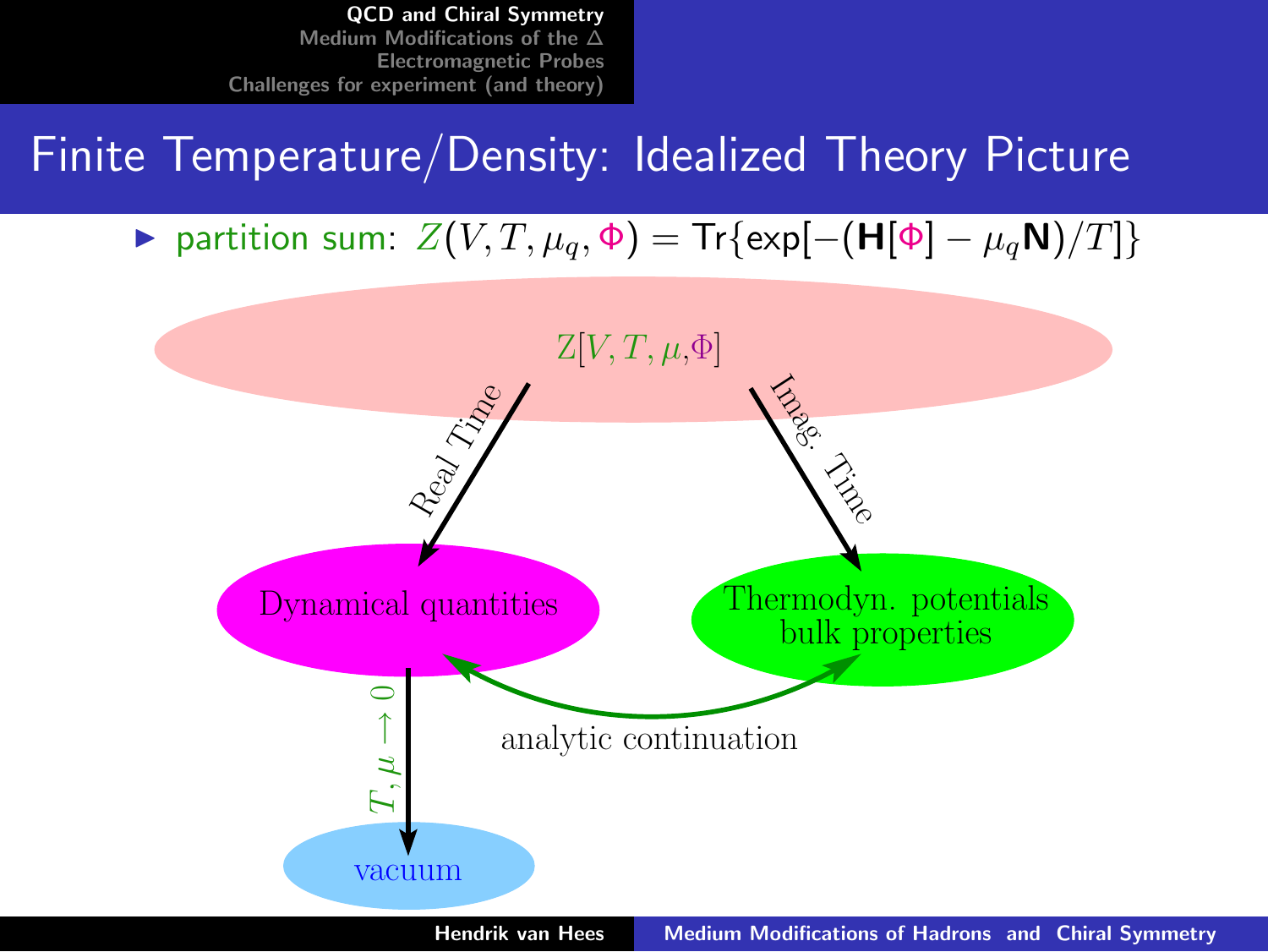## Medium Modifications of the ∆

- ▶ Nucleon and  $\Delta$  in hot/dense matter
- $\blacktriangleright$  photo absorption on nuclei
- <span id="page-8-0"></span> $\blacktriangleright \pi N$  invariant-mass spectra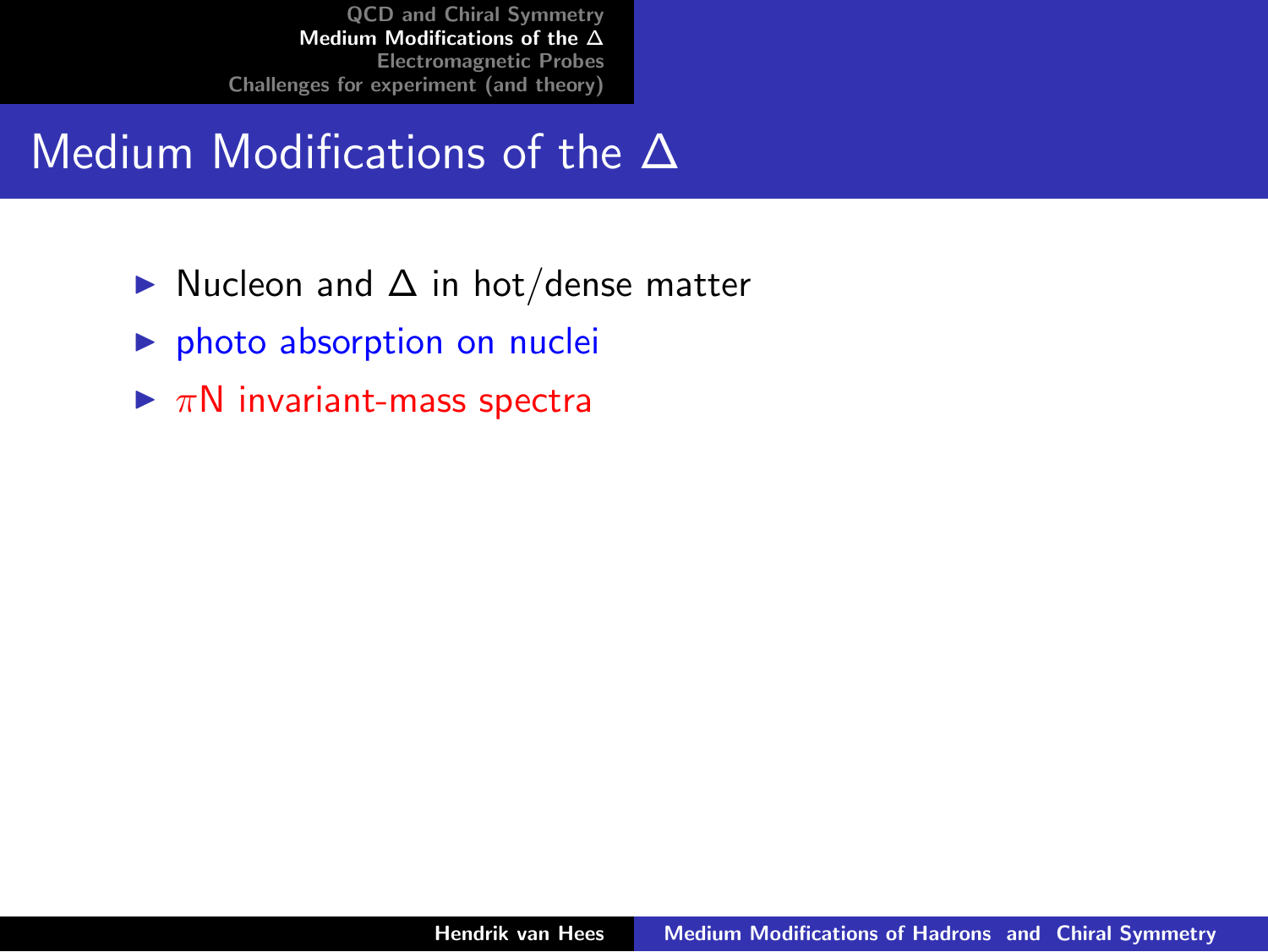## Medium Modifications of the  $\Delta$

- $\triangleright$  Nucleon and  $\Delta$  in hot/dense matter
- $\triangleright$  photo absorption on nuclei
- $\blacktriangleright \pi N$  invariant-mass spectra
- $\triangleright$  hadronic model: N, π,  $\Delta(1232)$ , higher resonances
- $\triangleright$  pions fully relativistic, baryons anti-particle poles neglected
- $\blacktriangleright \pi N\Delta$  vertex: p wave
- $\triangleright$   $\pi$ NB<sup>\*</sup> vertices: lowest angular momentum coupling
- $\blacktriangleright$  Form factors  $F_{\mathsf{mono}}(|\vec{k}|){=}\mathsf{\Lambda}^2/(\mathsf{\Lambda}^2+\vec{k}^2)$  (s- and  $p\textrm{-}\mathsf{waves})$  $F_{\sf dip}(|\vec{k}|){=}[2{\sf A}^2/(2{\sf A}^2+\vec{k}^2)]^2$  (d waves)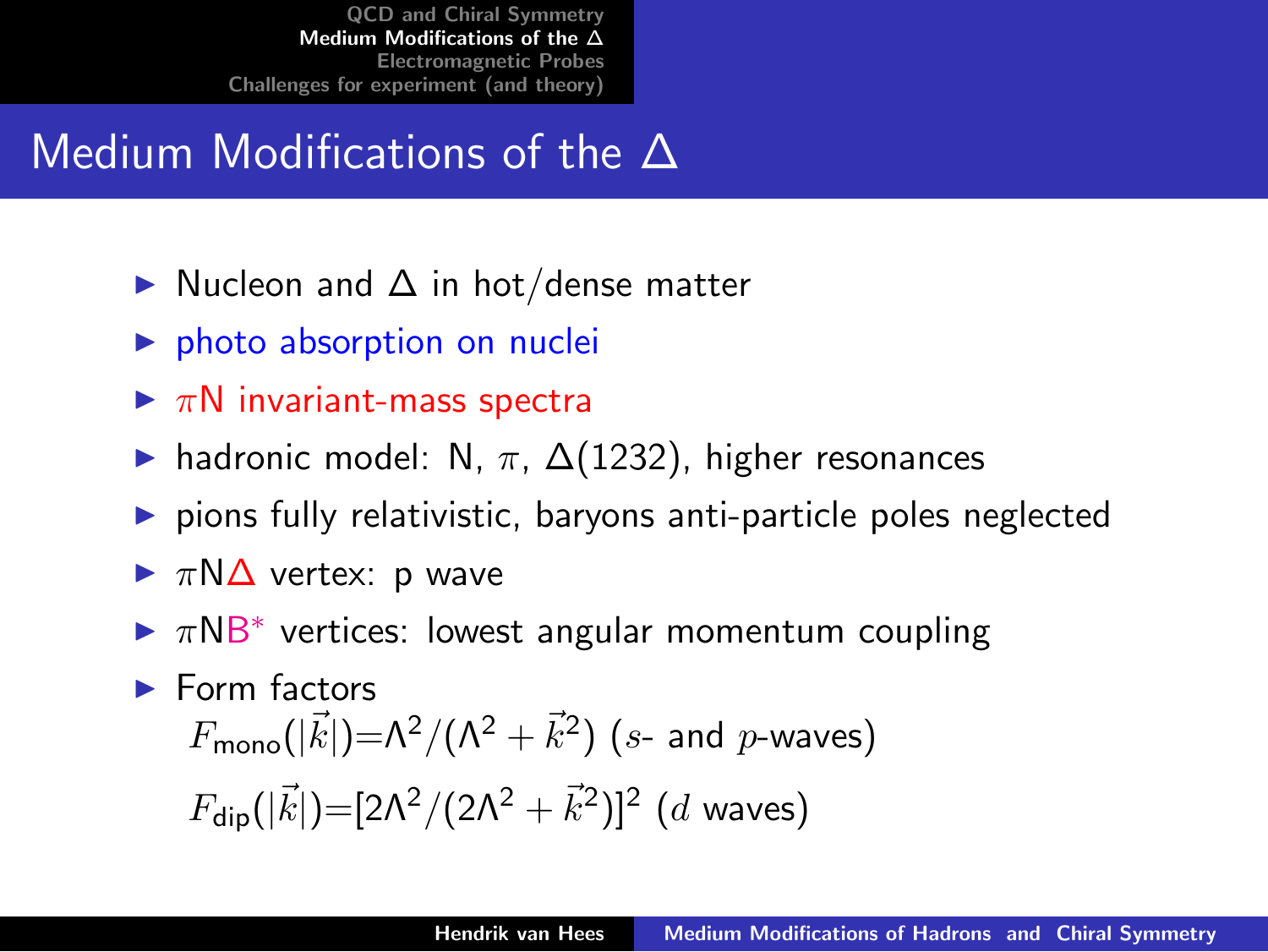#### Hadronic model in the vacuum

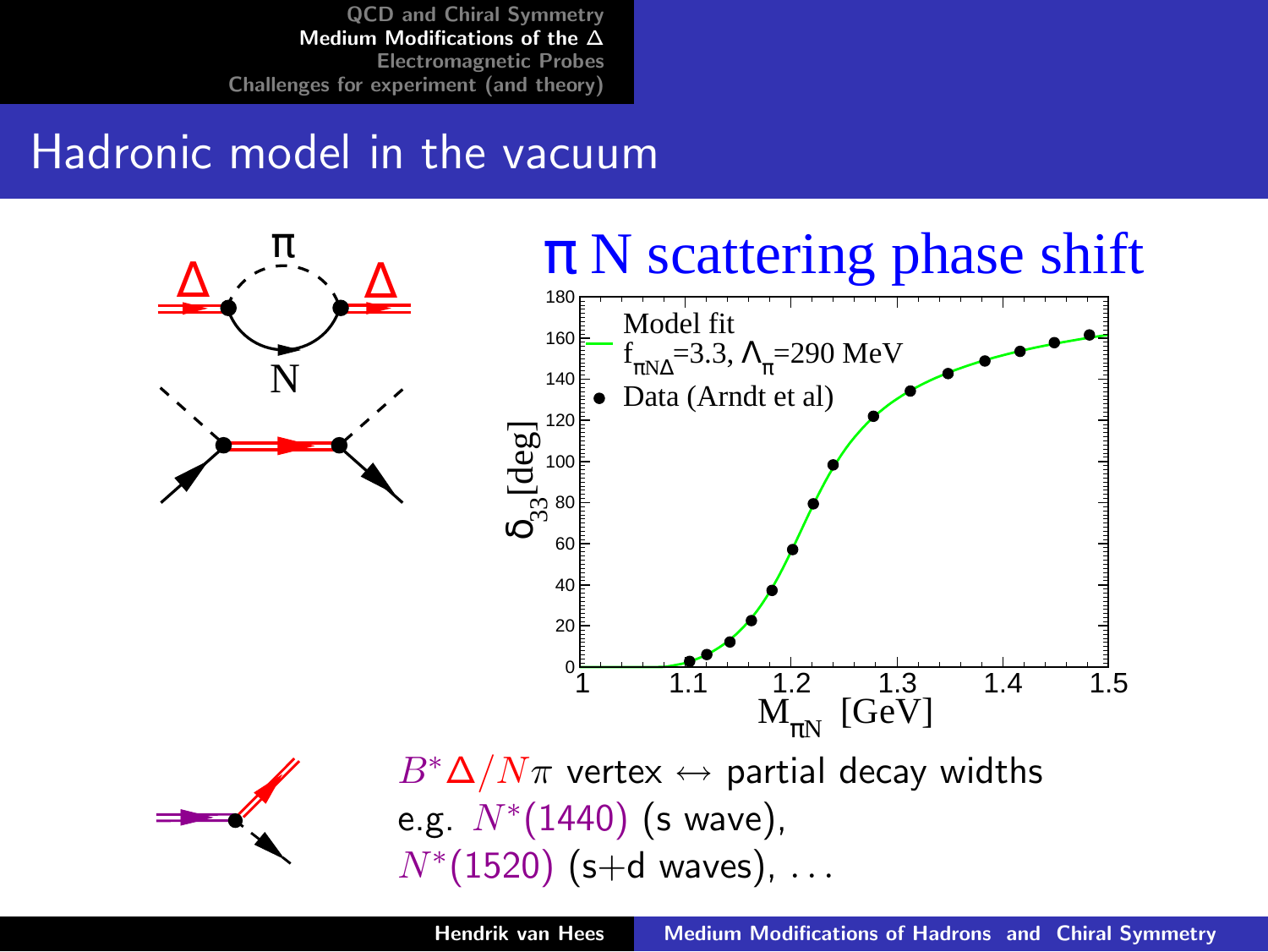### Medium modifications of the pion and the nucleon

 $\triangleright$  pions:  $\pi\pi$ -interactions, nucleon- and  $\Delta$ -hole excitations



- ► nucleons:  $\pi N$  and  $\pi B$ ,  $B = \Delta(1232)$ ,  $N^*(1440)$ ,  $N^*(1535)$ ,  $\Delta^*(1600)$ ,  $\Delta^*(1620)$
- $\blacktriangleright$  coupling constants fitted to partial decay widths  $B \to \pi N$

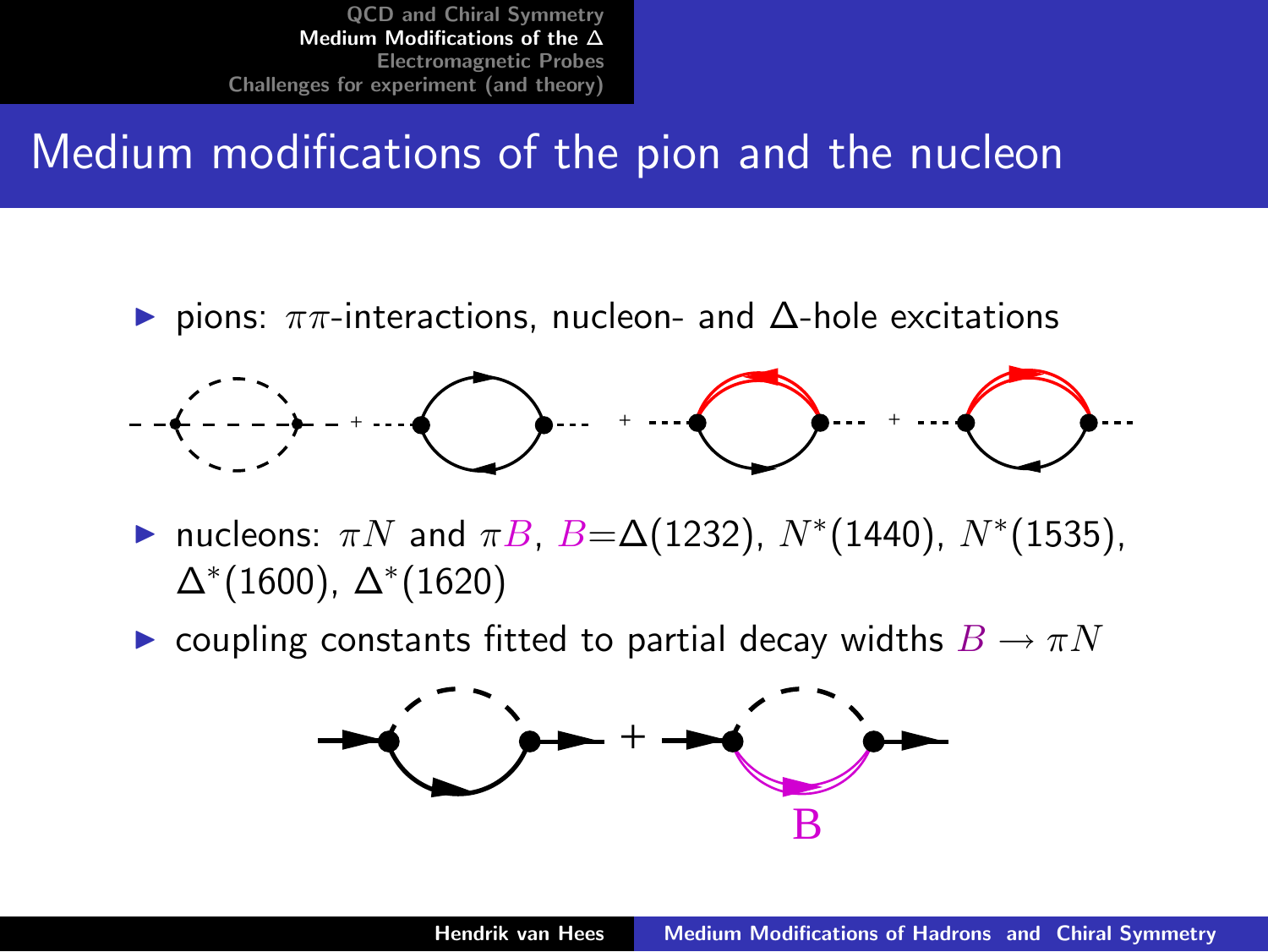## Medium modifications of the ∆

- $\triangleright$  diagram as in vacuum with dressed  $\pi$  and N propagators
- $\triangleright$  vertex corrections: same resummed Migdal loops as for the  $\pi$
- $\triangleright$  4-fermion vertices: same Migdal parameters as for the pion



►  $B'=\Delta(1232)$ ,  $N^*(1440)$ ,  $N^*(1520)$ ,  $\Delta^*(1600)$ ,  $\Delta^*(1620)$ ,  $N^*(1700)$ ,  $\Delta^*(1700)$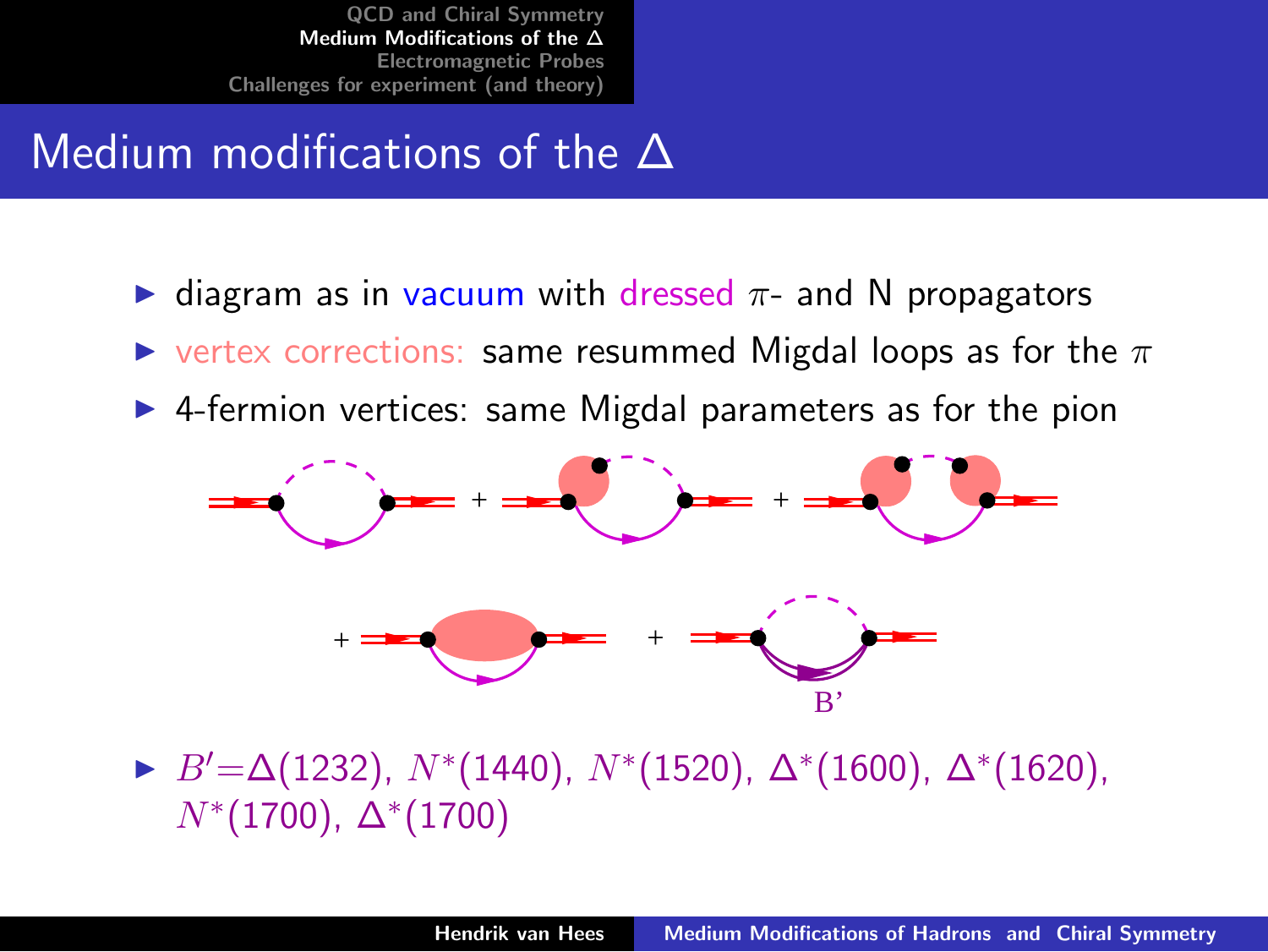#### Cold nuclear matter

 $\triangleright$  photo absorption on the nucleon  $\sim$ 



Hendrik van Hees [Medium Modifications of Hadrons and Chiral Symmetry](#page-0-0)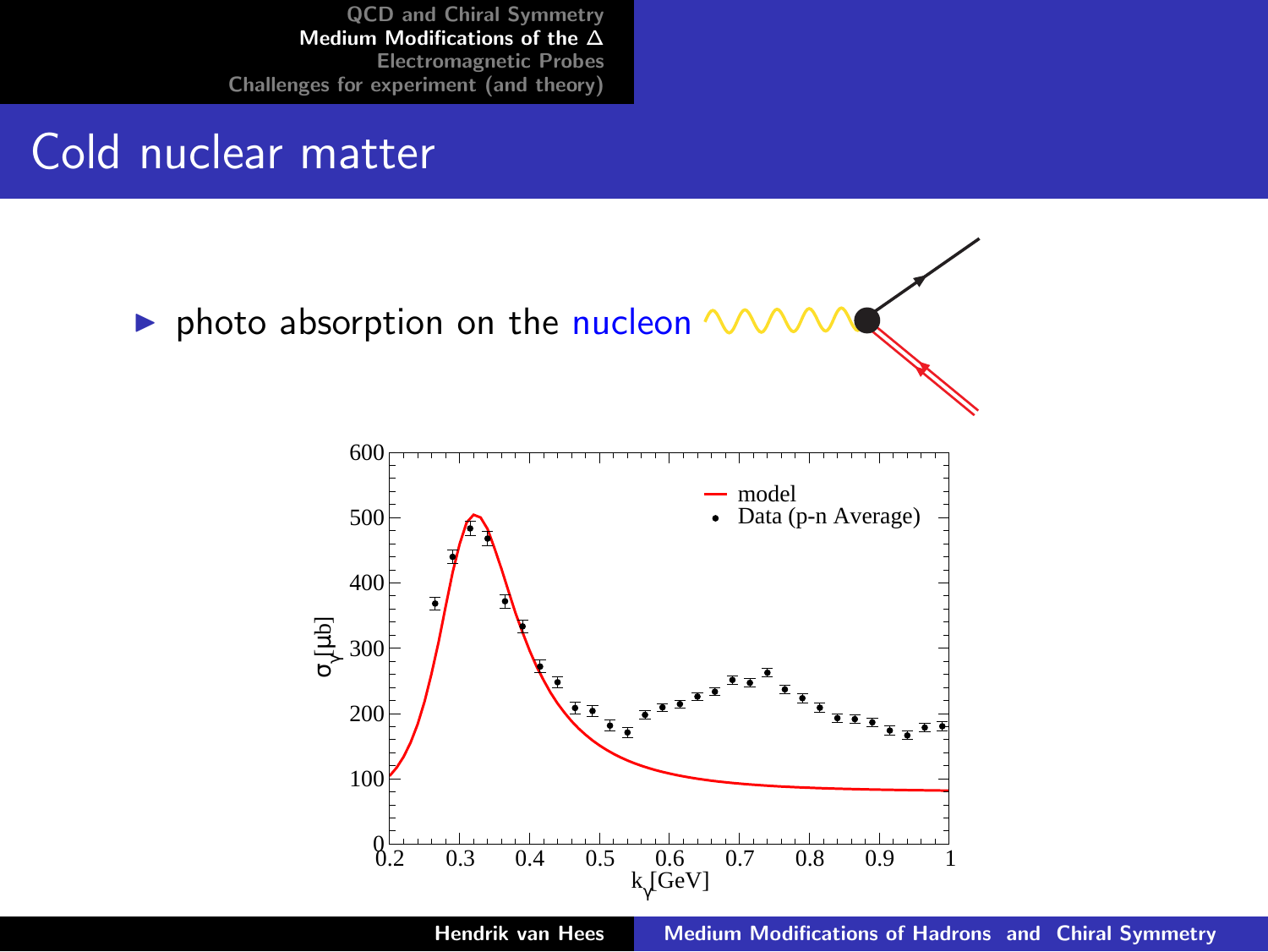#### Cold nuclear matter

 $\blacktriangleright$  photo absorption on nuclei



Hendrik van Hees [Medium Modifications of Hadrons and Chiral Symmetry](#page-0-0)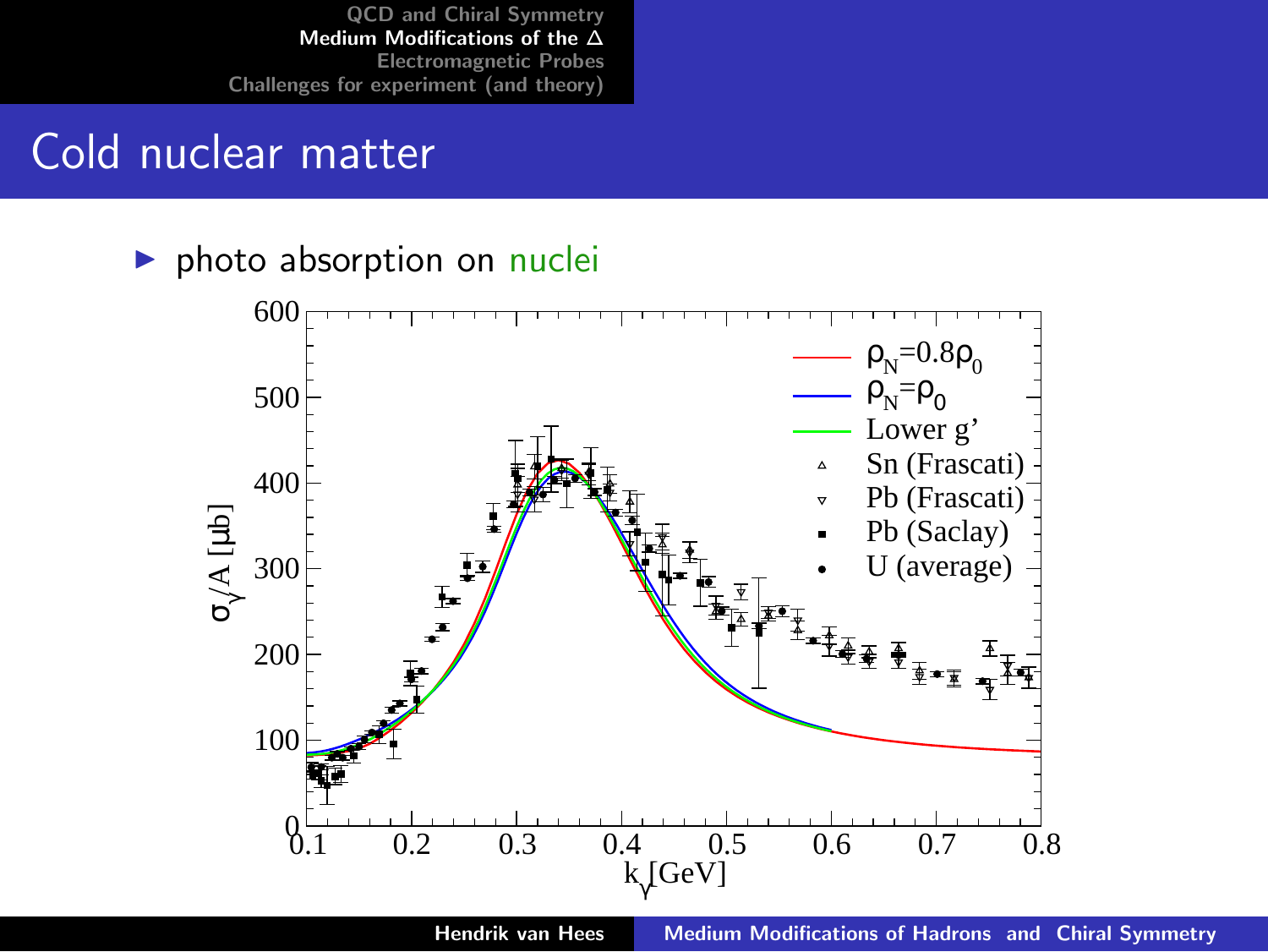### Hot nuclear matter (RHIC)



Courtesy: Patricia Fachini  $\Delta m \sim (17 \pm 7)$  MeV,  $\Delta \Gamma \sim (45 \pm 14)$  MeV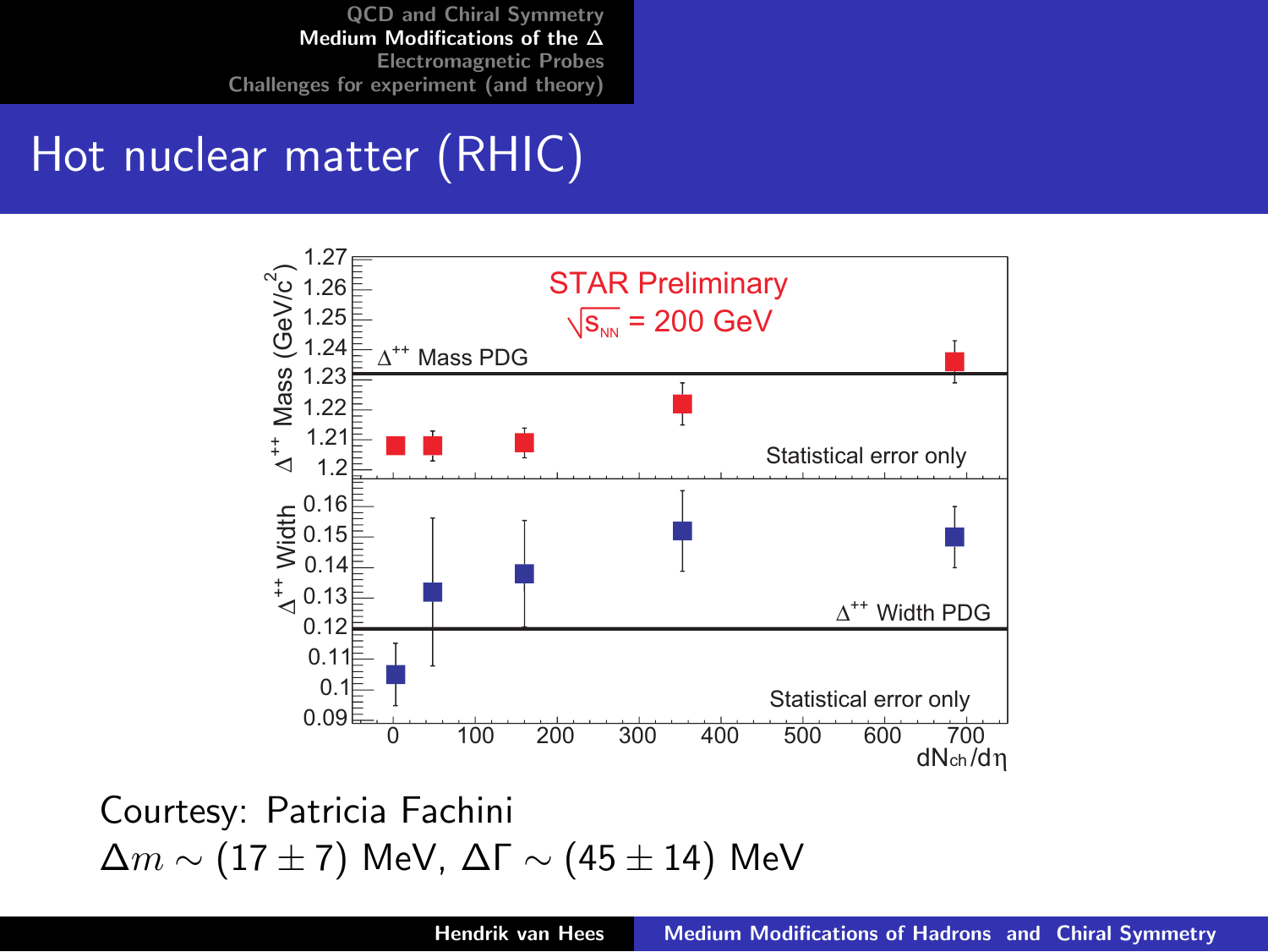## Hot nuclear matter (RHIC)



 $\Delta m \sim$  7 MeV,  $\Delta \Gamma \sim$  67 MeV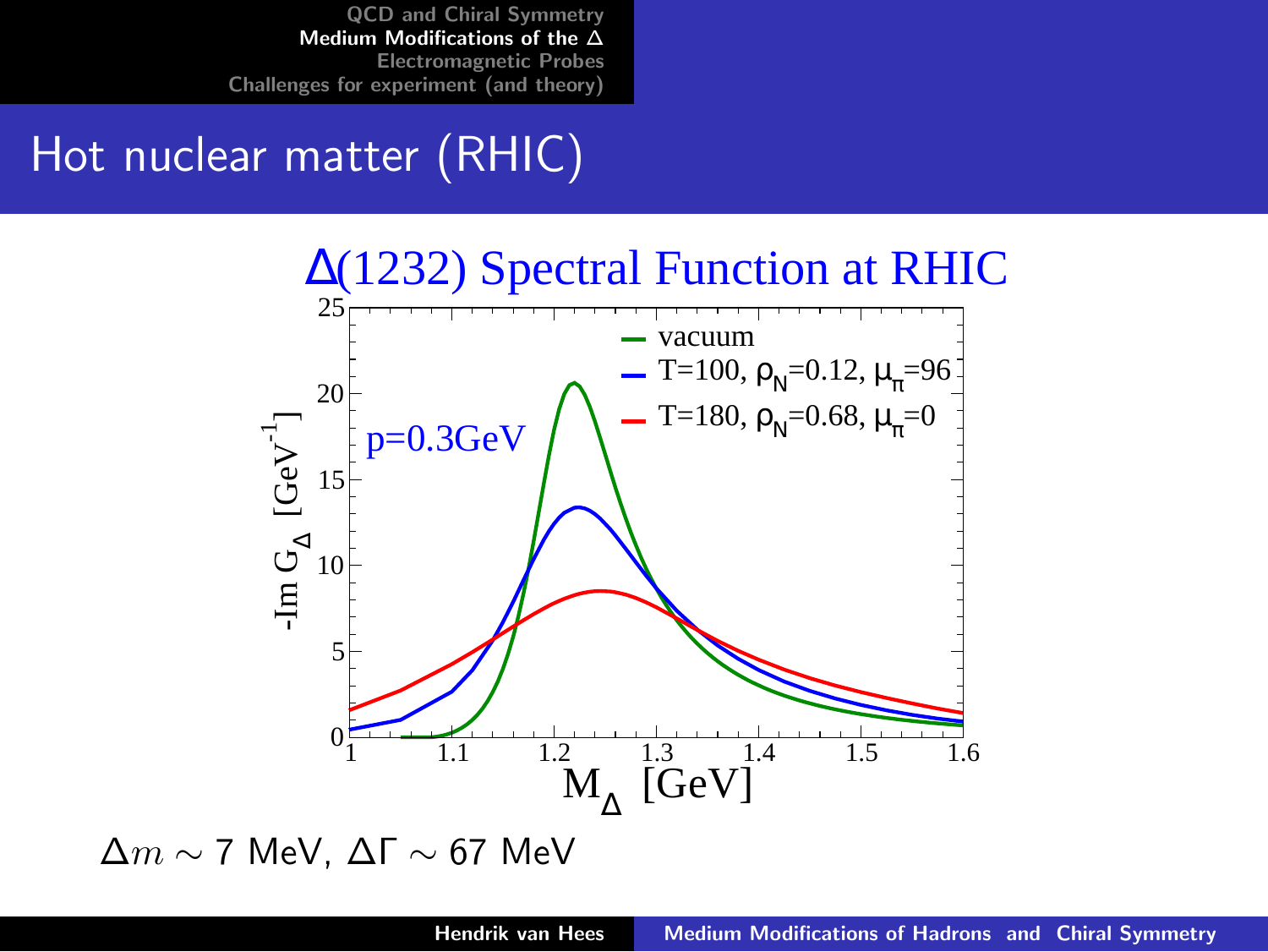## Why Electromagnetic Probes?

- $\blacktriangleright \gamma, \ell^{\pm}$  no strong interactions
- $\blacktriangleright$  reflect whole "history" of collision
- <span id="page-17-0"></span> $\blacktriangleright$  chance to see chiral symm. rest. directly?

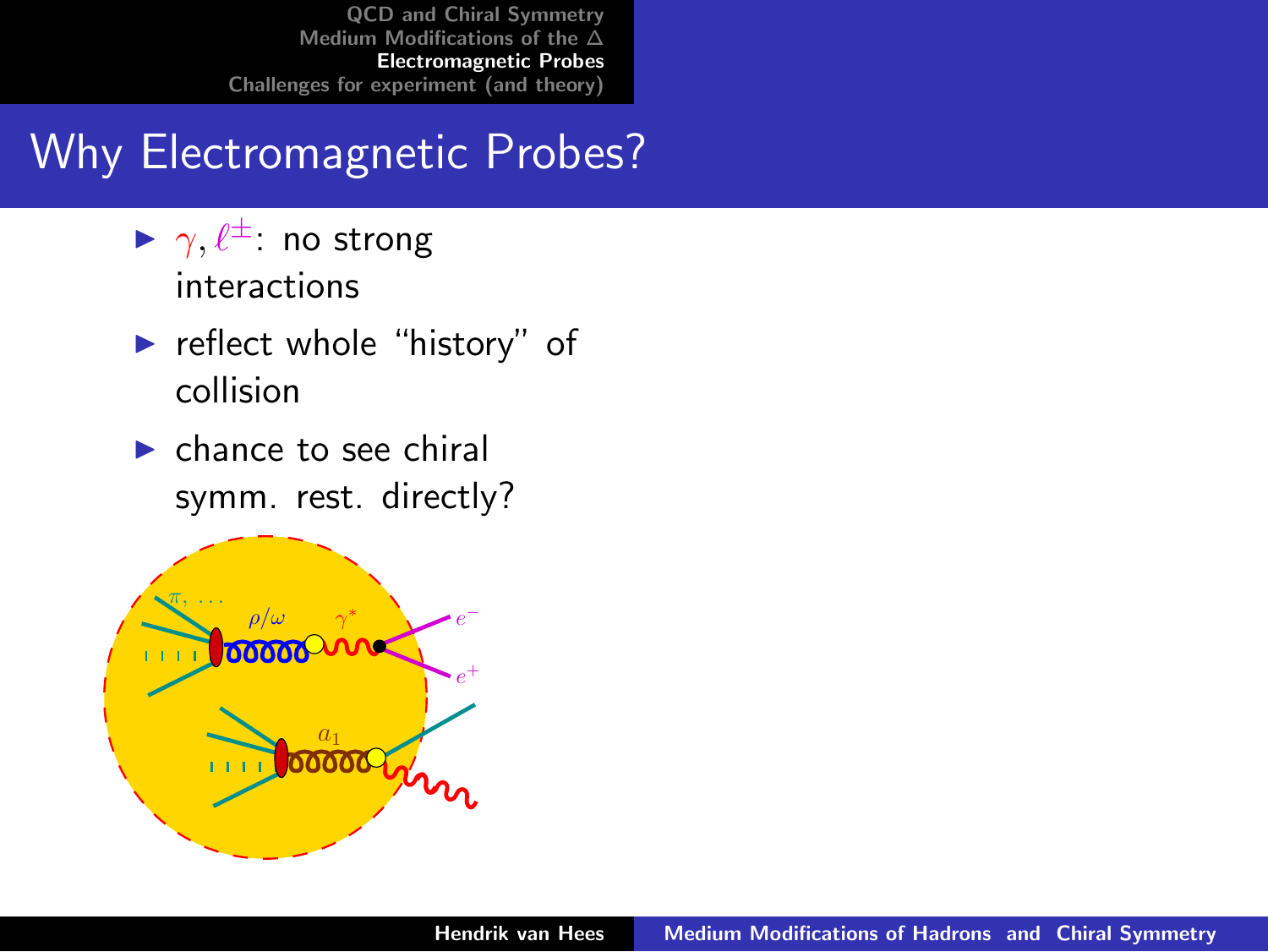## Why Electromagnetic Probes?

- $\blacktriangleright \gamma, \ell^{\pm}$  no strong interactions
- $\blacktriangleright$  reflect whole "history" of collision
- $\blacktriangleright$  chance to see chiral symm. rest. directly?



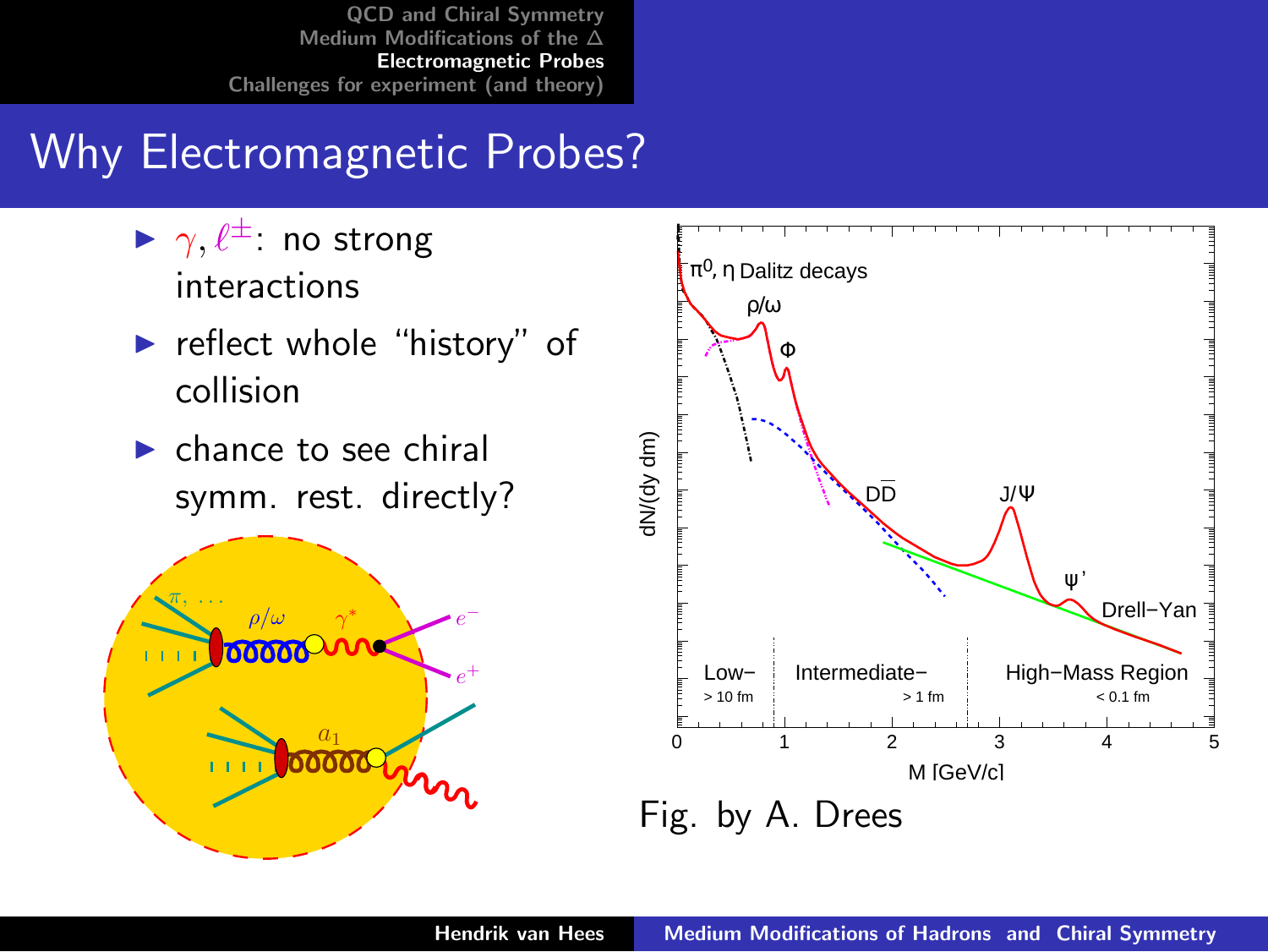### Vector Mesons and electromagnetic Probes

 $\triangleright$  photon and dilepton thermal emission rates given by same electromagnetic-current-correlation function  $(J_\mu = \sum_f Q_f \bar{\psi}_f \gamma_\mu \psi_f)$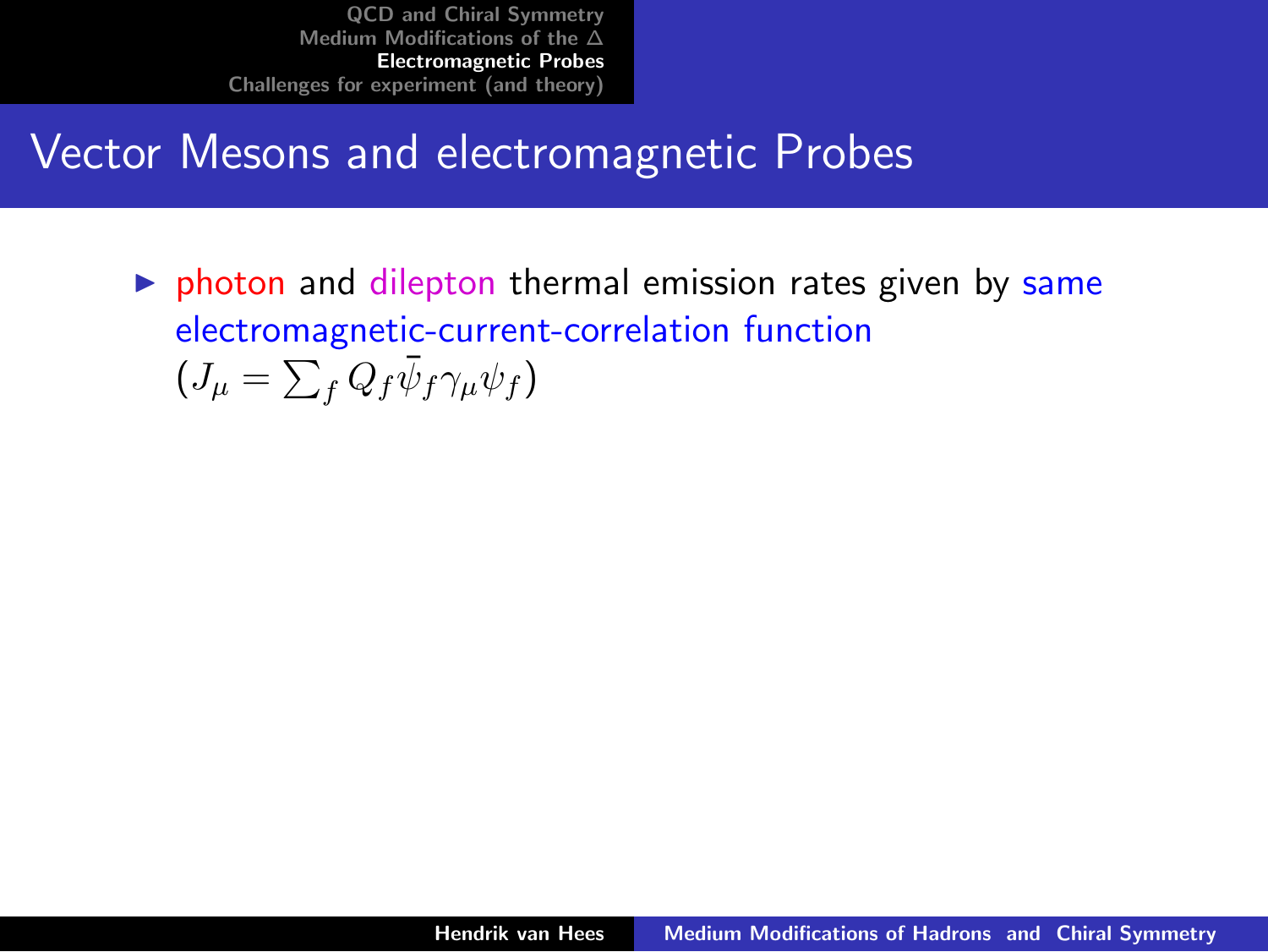## Vector Mesons and electromagnetic Probes

- $\triangleright$  photon and dilepton thermal emission rates given by same electromagnetic-current-correlation function  $(J_\mu = \sum_f Q_f \bar{\psi}_f \gamma_\mu \psi_f)$  $\Pi_{\mu\nu}^<(q)=\int\mathsf{d}^4x\exp(\mathrm{i} q\cdot x)\left\langle J_\mu(0)J_\nu(x)\right\rangle_T=-2f_B(q_0)\mathsf{\,Im}\,\Pi_{\mu\nu}^{\rm (ret)}(q)$  $q_0 \frac{dN_{\gamma}}{d4 \pi d^3}$  $\frac{\mathsf{d} N_\gamma}{\mathsf{d}^4 x \mathsf{d}^3 \vec{q}} = \frac{\alpha_{\mathsf{em}}}{2\pi^2}$  $\frac{\alpha_{\mathsf{em}}}{2\pi^2} g^{\mu\nu}$  lm Π $_{\mu\nu}^{(\text{ret})}(q)\Big|_{q_0=|\vec{q}|} f_B(q_0)$ d $N_{e^+e^-}$  $\frac{\mathsf{d} N_{e^+e^-}}{\mathsf{d}^4x\mathsf{d}^4k} = -g^{\mu\nu}\frac{\alpha^2}{3q^2\tau}$  $\frac{\alpha^2}{3 q^2 \pi^3} \, \, {\sf Im} \, \Pi^{(\rm ret)}_{\mu\nu} (q) \Big|_{q^2 = M_{e^+e^-}^2}$  $f_B(q_0)$ 
	- ightharpoonup to lowest order in  $\alpha$ :  $e^2 \Pi_{\mu\nu} \simeq \Sigma_{\mu\nu}^{(\gamma)}$
	- derivable from partition sum  $Z(V, T, \mu, \Phi)$ !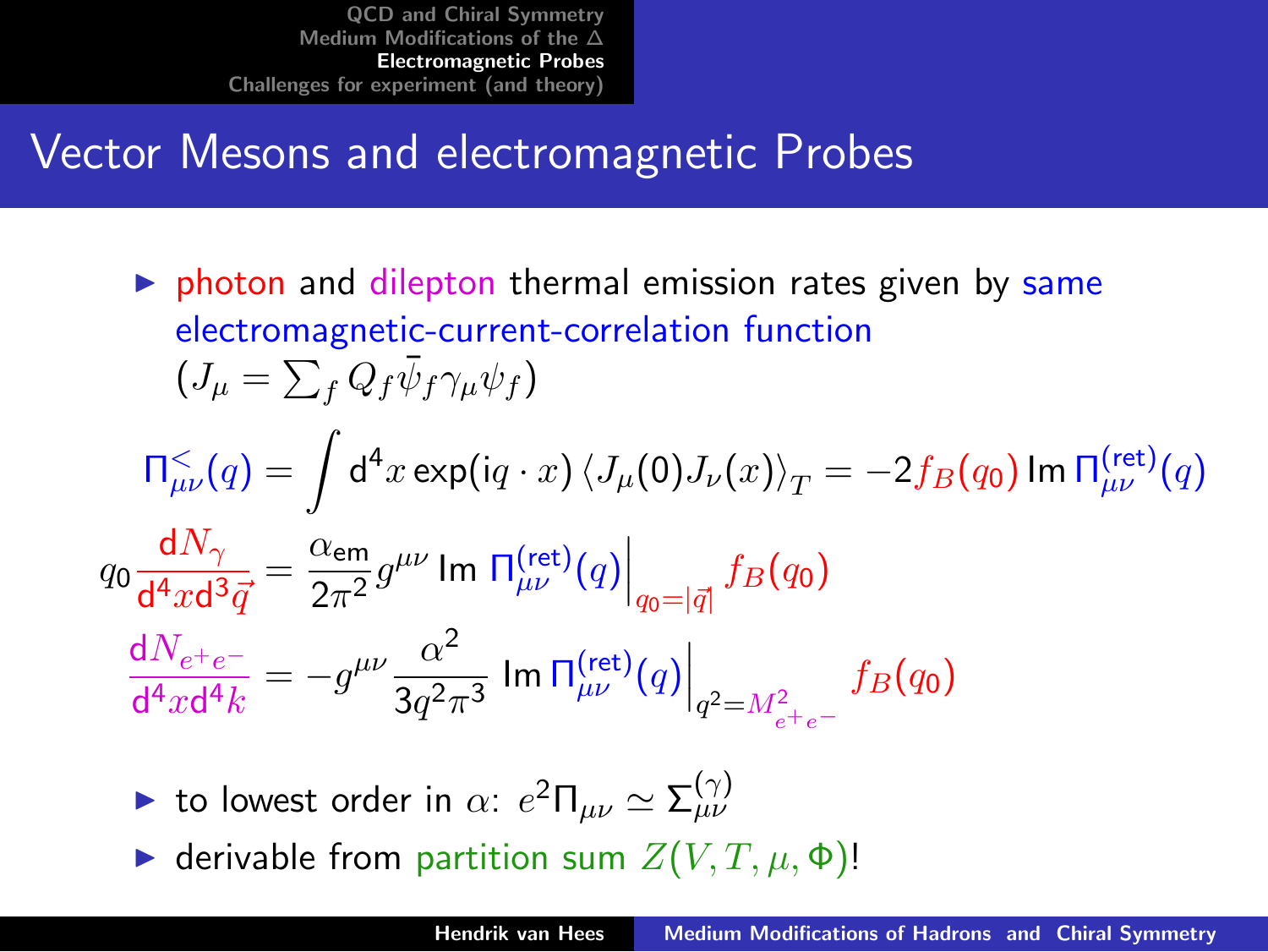#### Vector Mesons and chiral symmetry

 $\triangleright$  vector and axial-vector mesons  $\leftrightarrow$  correlators of the respective currents

$$
\Pi^{\mu\nu}_{V/A}(p):=\int\mathsf{d}^4x\exp(\mathrm{i} p x)\left\langle J^{\nu}_{V/A}(\mathbf{0})J^{\mu}_{V/A}(x)\right\rangle_{\mathsf{ret}}
$$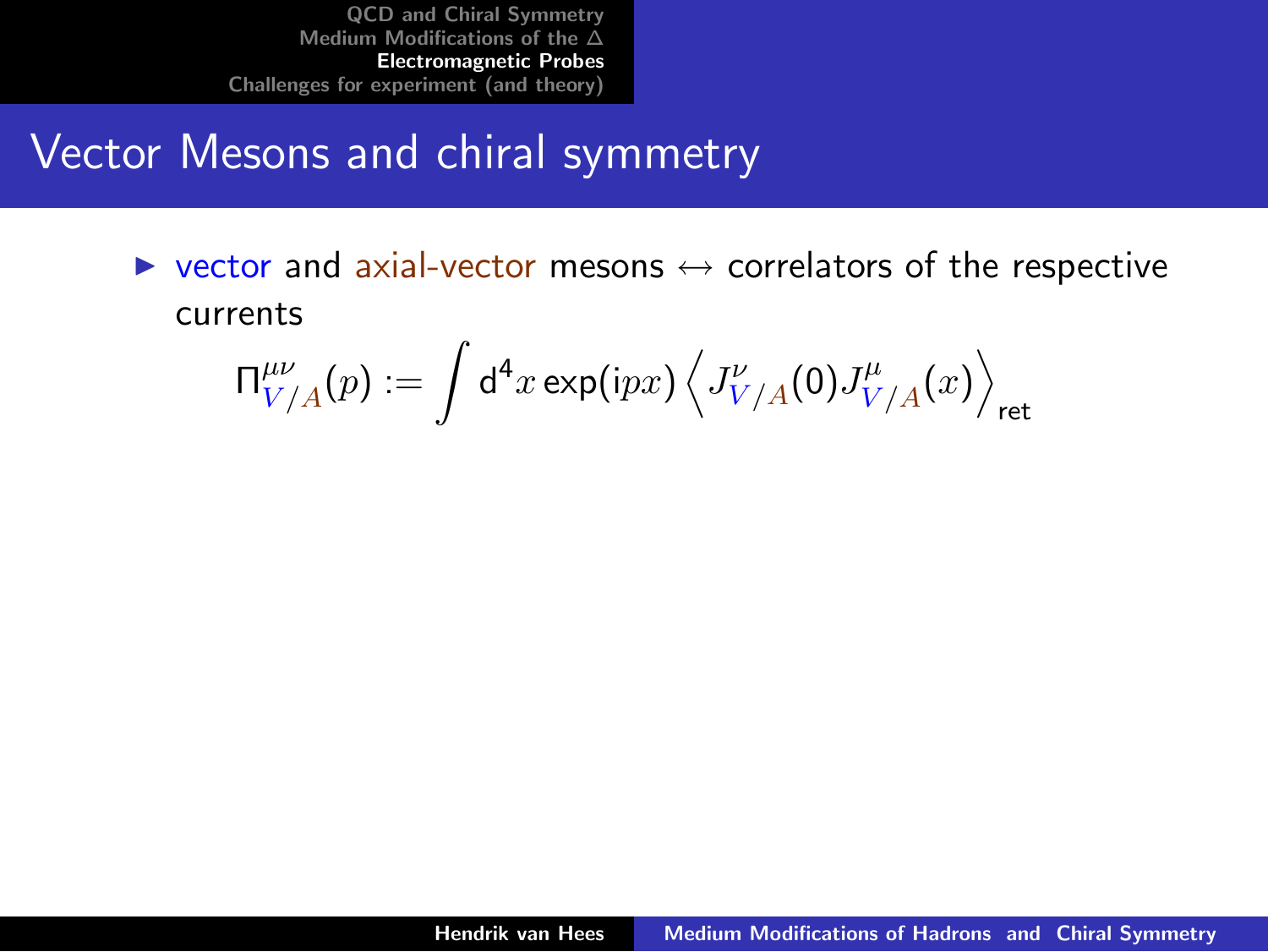## Vector Mesons and chiral symmetry

 $\triangleright$  vector and axial-vector mesons  $\leftrightarrow$  correlators of the respective currents

$$
\Pi^{\mu\nu}_{V/A}(p):=\int\mathsf{d}^4x\exp(\mathrm{i} p x)\left\langle J^{\nu}_{V/A}(\mathbf{0})J^{\mu}_{V/A}(x)\right\rangle_{\mathsf{ret}}
$$

 $\triangleright$  Ward-Takahashi Identities from chiral symmetry  $\Rightarrow$ Weinberg-sum rules

$$
f_{\pi}^2 = -\int_0^{\infty} \frac{\mathrm{d}p_0^2}{\pi p_0^2} [\text{Im }\Pi_V(p_0, 0) - \text{Im }\Pi_A(p_0, 0)]
$$

$$
-\frac{\pi}{2} \alpha_s \langle \mathcal{O}_{\chi \text{SB}} \rangle = -\int_0^{\infty} \frac{\mathrm{d}p_0^2}{\pi} [\text{Im }\Pi_V(p_0, 0) - \text{Im }\Pi_A(p_0, 0)]
$$

**If** spectral functions of vector (e.g.  $\rho$ ) and axial vector (e.g.  $a_1$ ) directly related to order parameters of chiral symmetry!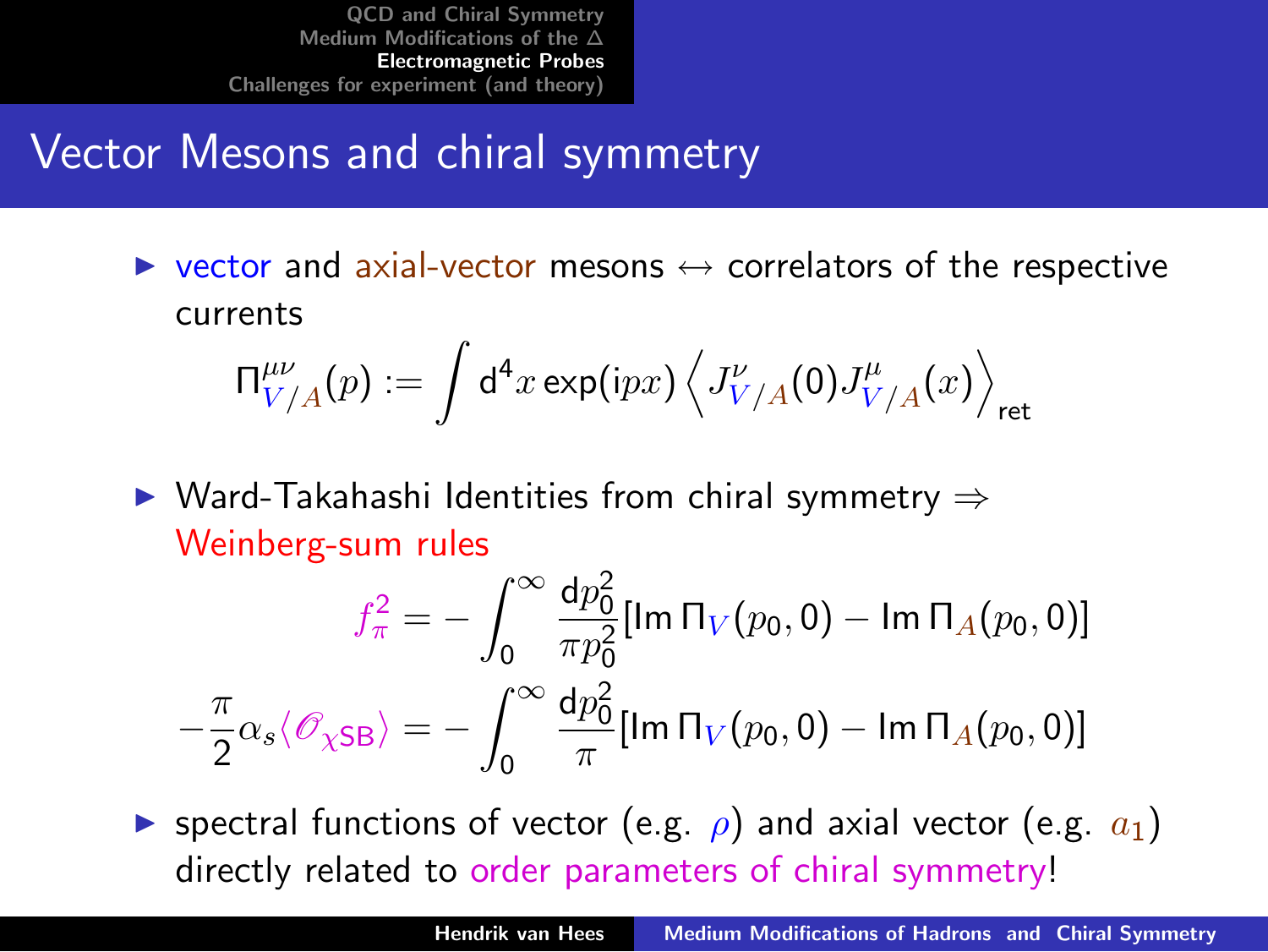#### Vector Mesons and chiral symmetry

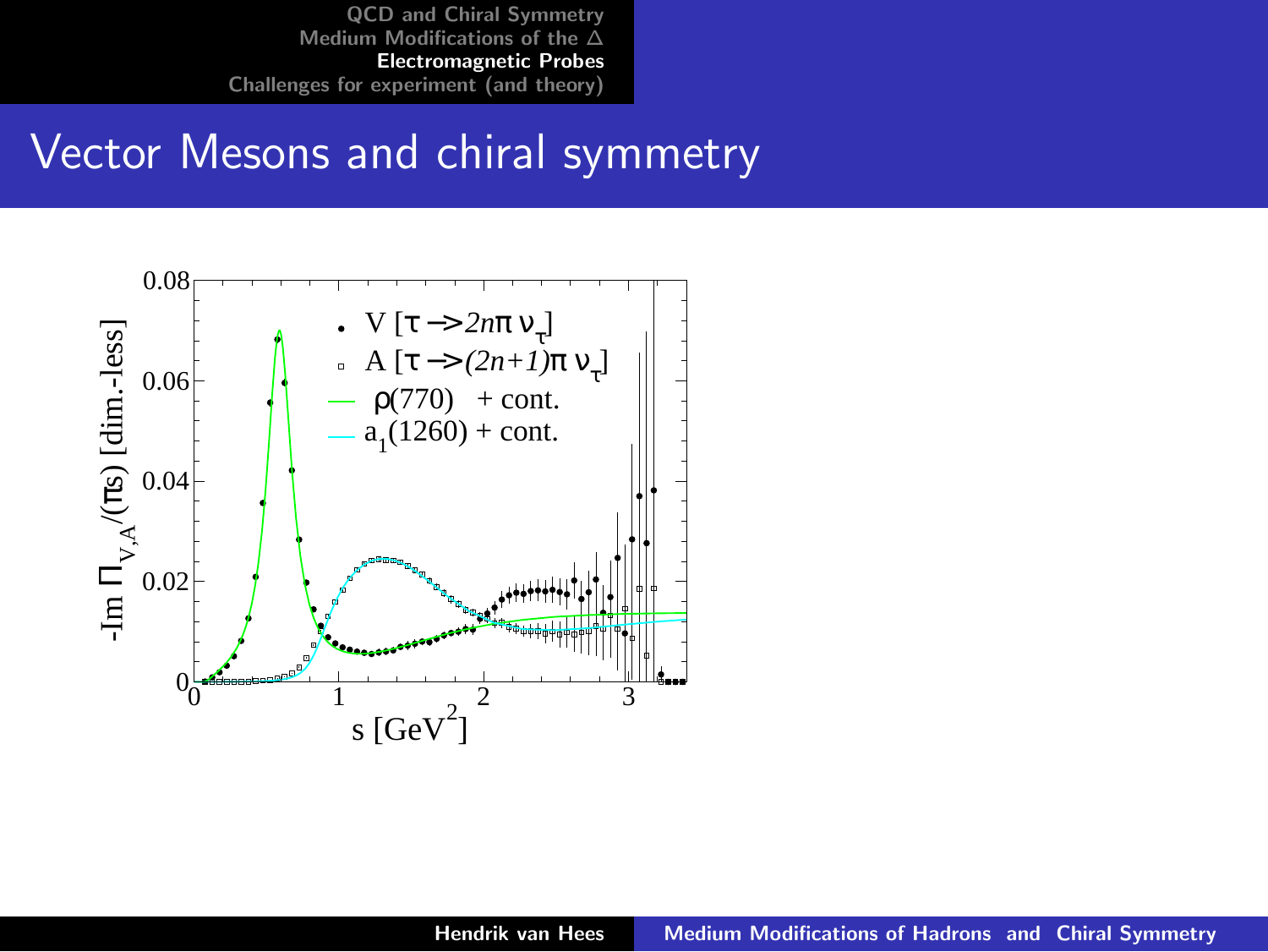#### Vector Mesons and chiral symmetry

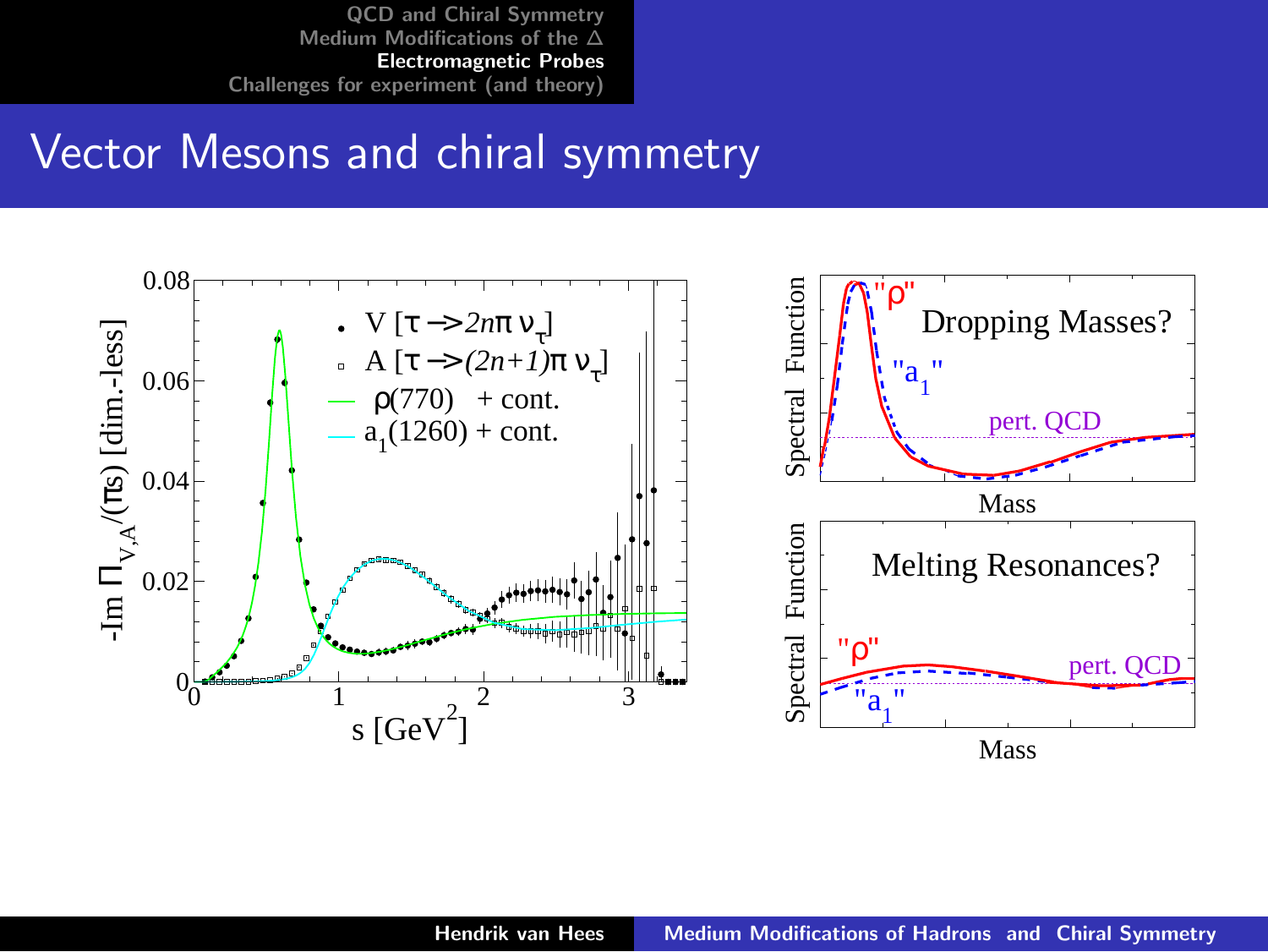#### Models

 $\blacktriangleright$  different models with chiral symmetry: equivalent only on shell ("low-energy theorems")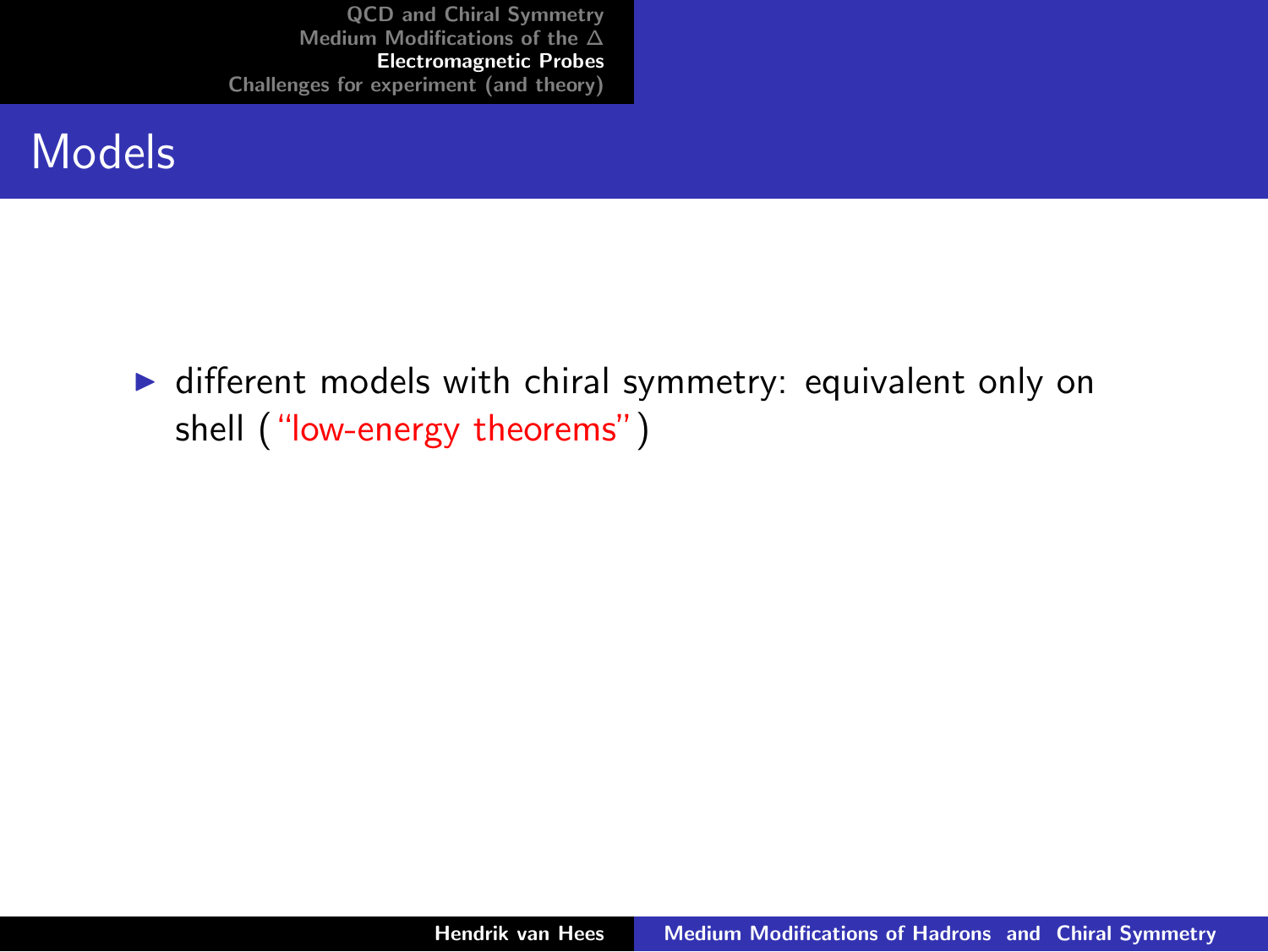- $\triangleright$  different models with chiral symmetry: equivalent only on shell ("low-energy theorems")
- $\triangleright$  model-independent conclusions only in low-temperature/density limit (chiral perturbation theory) or from lattice-QCD calculations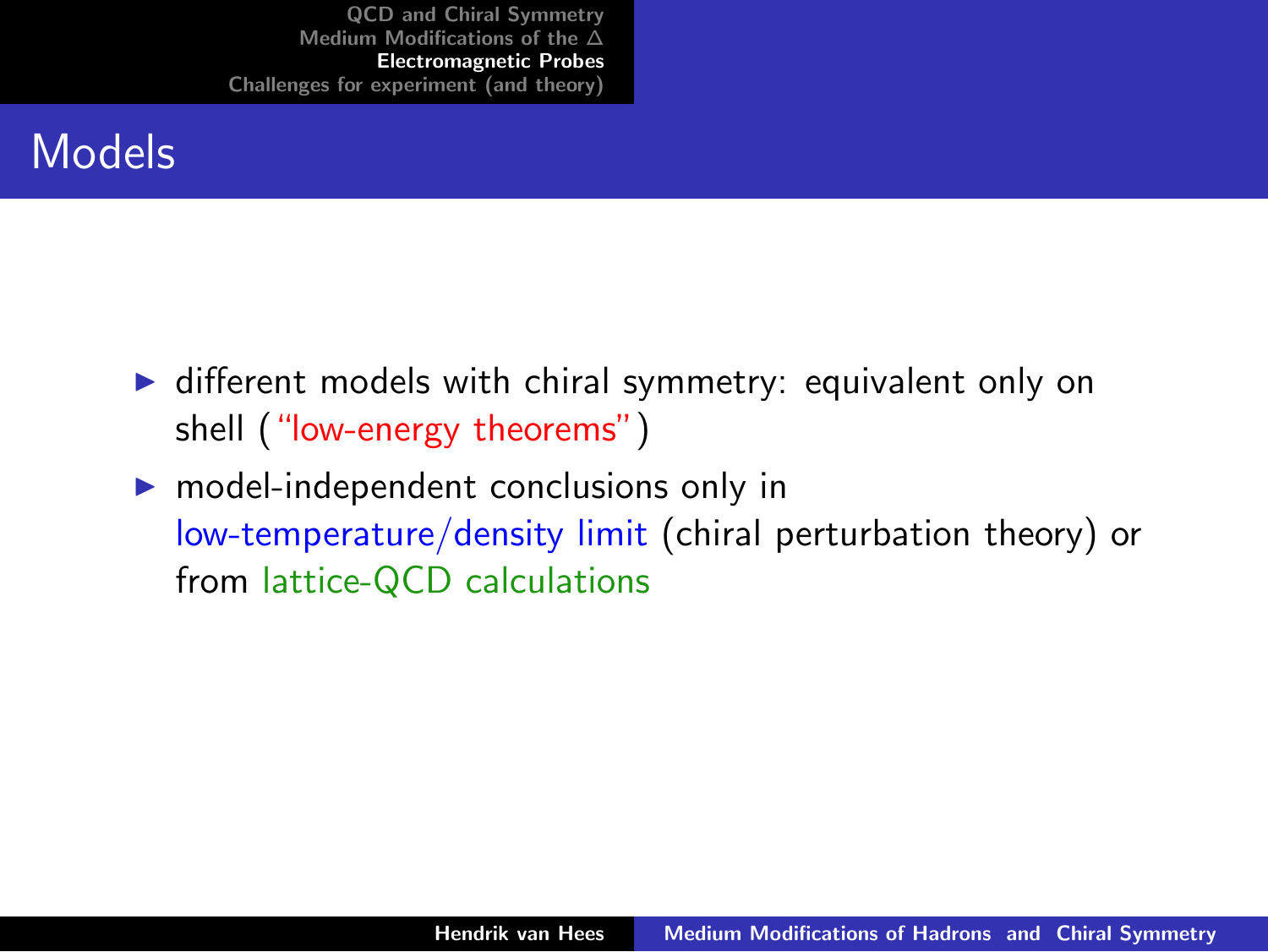- $\triangleright$  different models with chiral symmetry: equivalent only on shell ("low-energy theorems")
- $\triangleright$  model-independent conclusions only in low-temperature/density limit (chiral perturbation theory) or from lattice-QCD calculations
- $\triangleright$  use phenomenological hadronic models  $+$  many-body techniques to assess medium modifications of vector mesons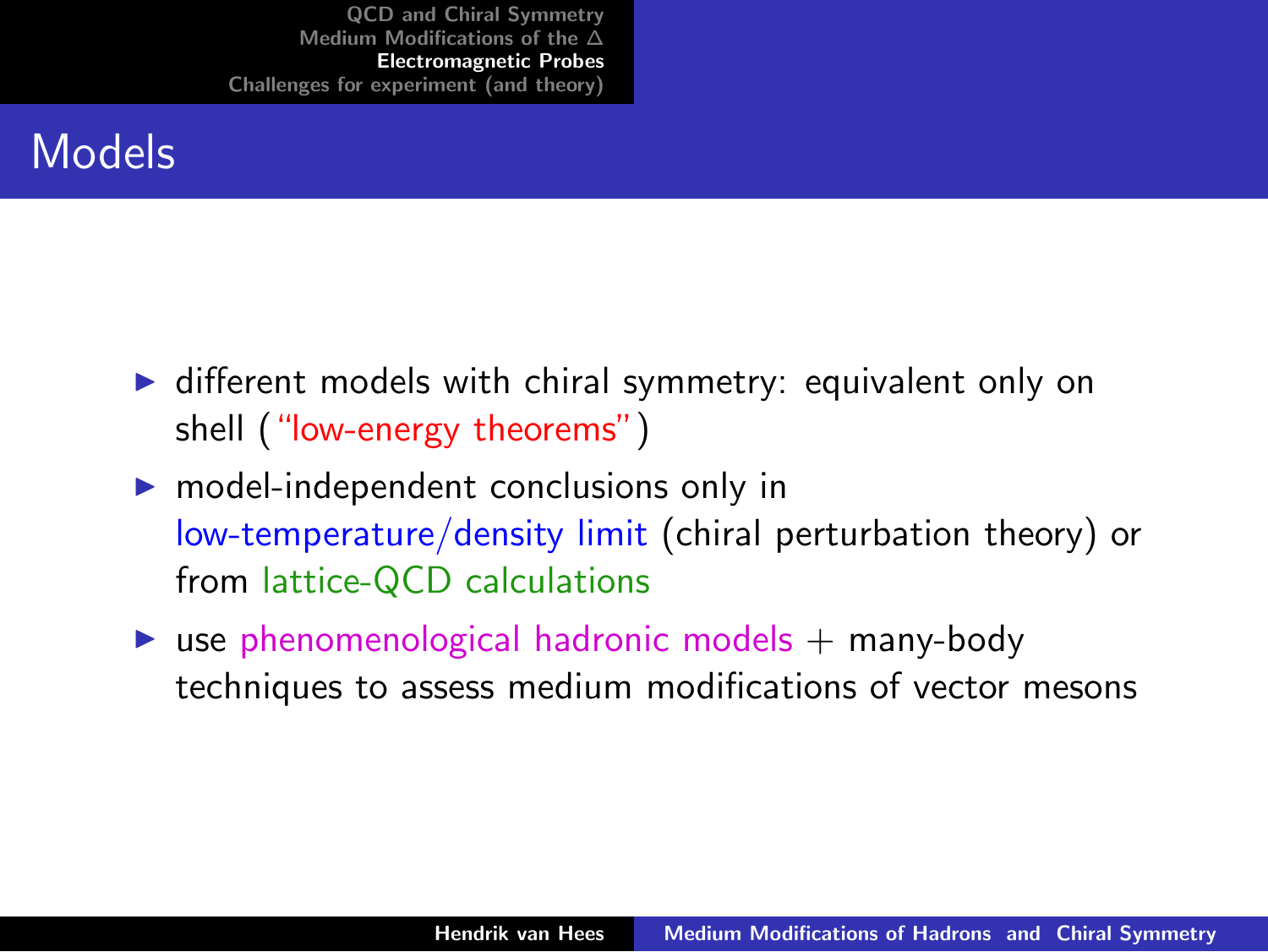- ▶ Phenomenological hadronic models [Chanfray et al, Herrmann et al, Rapp et al, ...] for vector mesons
- $\blacktriangleright \pi\pi$  interactions and baryonic excitations

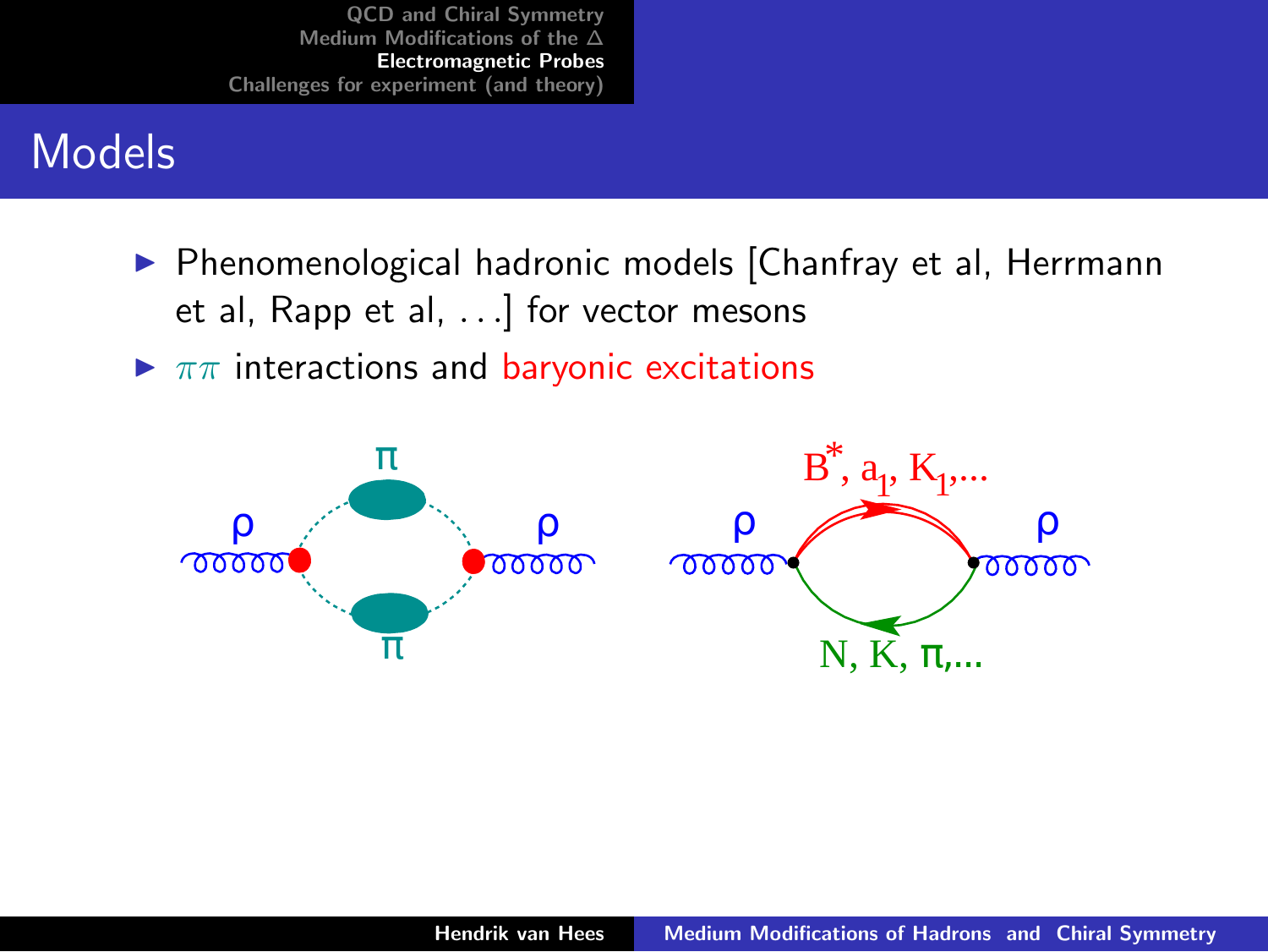- ▶ Phenomenological hadronic models [Chanfray et al, Herrmann et al, Rapp et al, ...] for vector mesons
- $\blacktriangleright \pi\pi$  interactions and baryonic excitations



- ▶ Baryon (resonances) important, even at RHIC with low net baryon density  $n_B-n_{\bar{B}}$
- reason:  $n_B+n_{\bar{B}}$  relevant (CP inv. of strong interactions)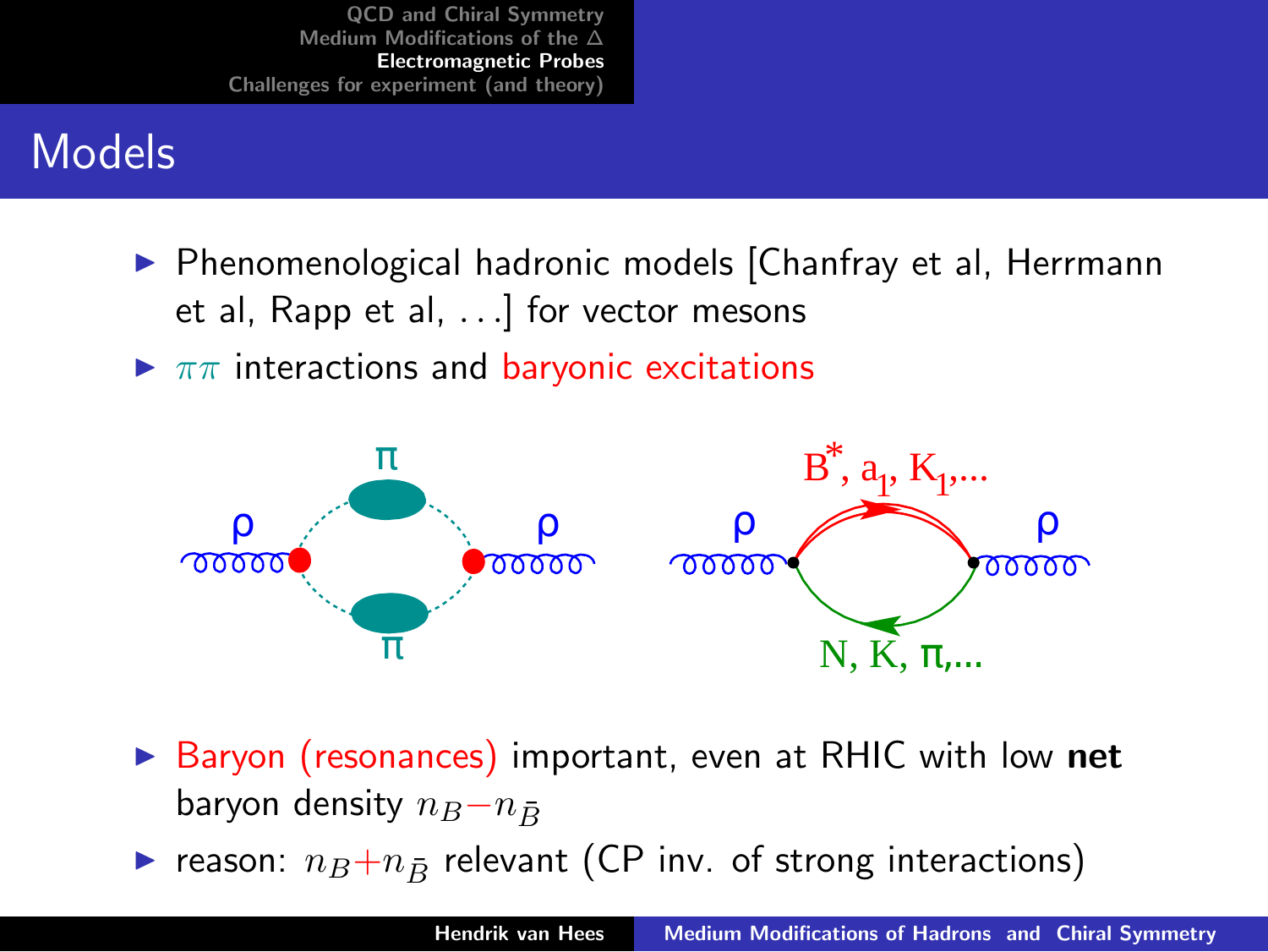### Dilepton rates: Hadron gas  $\leftrightarrow$  QGP



- $\blacktriangleright$  in-medium hadron gas matches with QGP
- $\triangleright$  similar results also for  $\gamma$  rates
- $\blacktriangleright$  "quark-hadron duality"?
- $\blacktriangleright$  does it work with chiral model?
- $\blacktriangleright$  hidden local symm. + baryons? [Harada, Yamawaki et al.]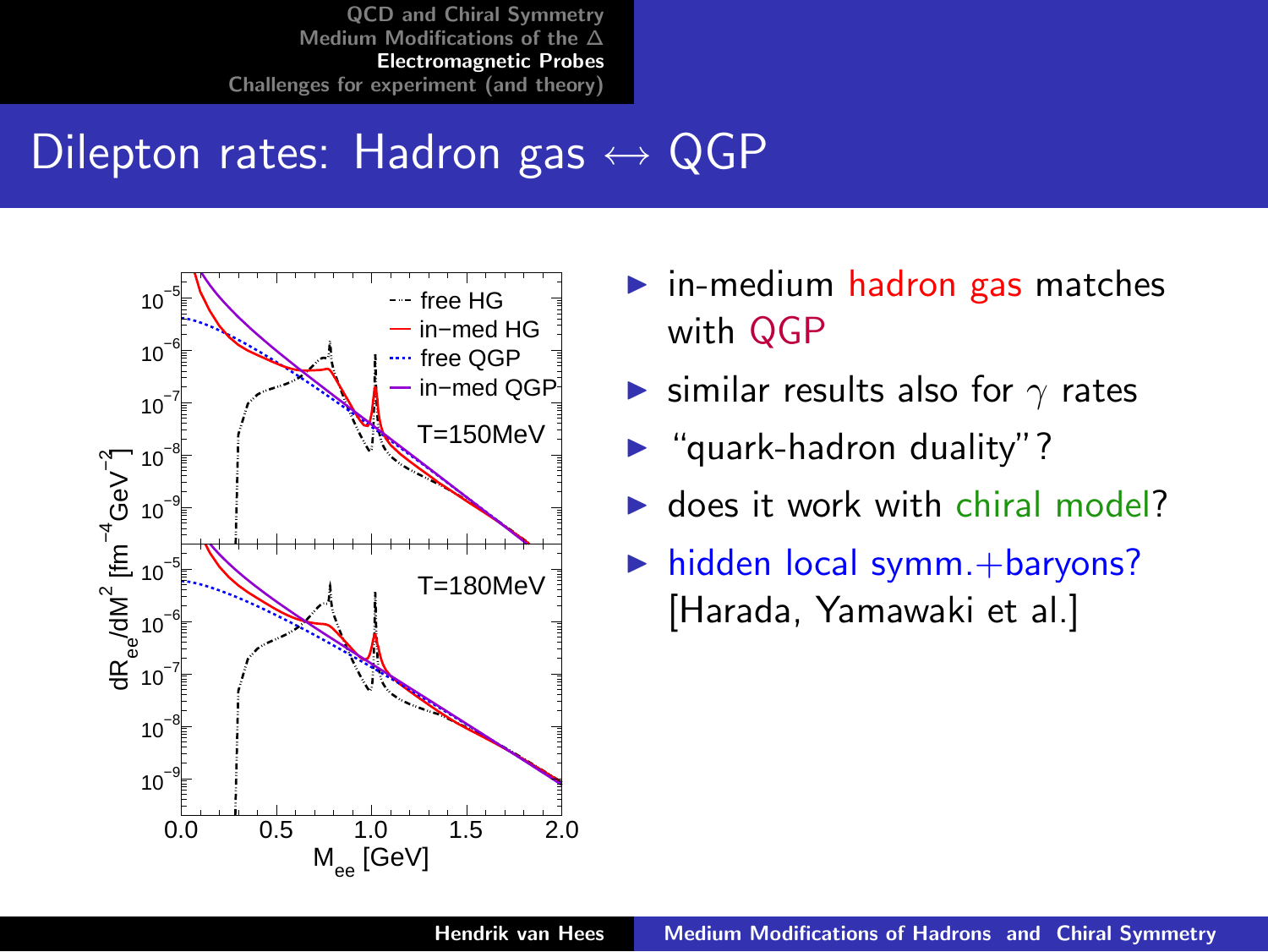#### Dilepton rates at SpS

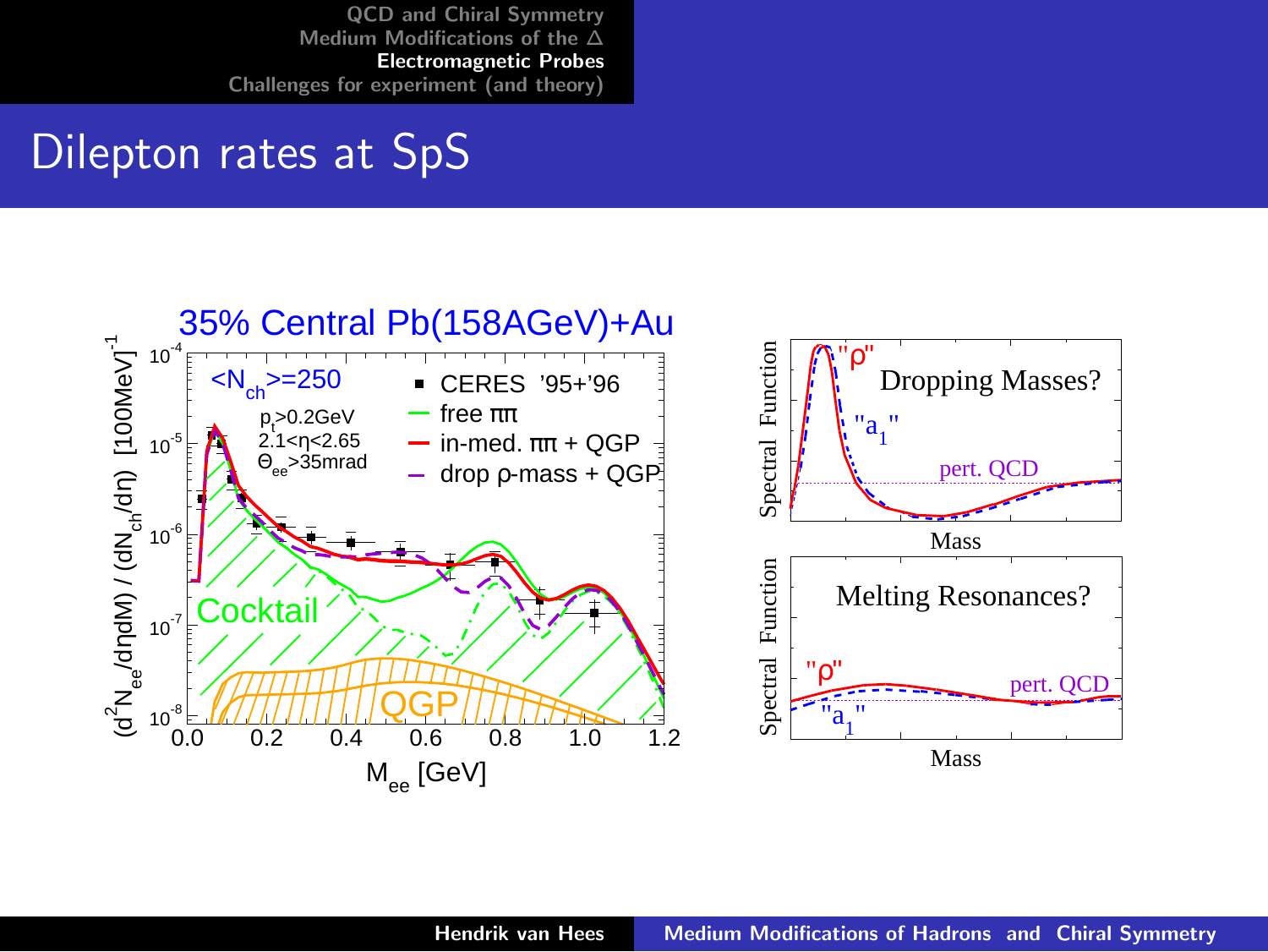### New NA60 Dimuon Data

- $\triangleright$  2 $\pi$  contributions+ $\rho B$  interactions from Rapp+Wambach '99
- intermediate mass range: Mixing of  $\Pi_V$  with  $\Pi_A$ (Dey, Eletsky, Ioffe '90)

$$
\Pi_V^{(T)} = (1 - \epsilon)\Pi_V + \epsilon \Pi_A, \quad \epsilon = \frac{1}{2} \frac{n_\pi(T, \mu_\pi)}{n_\pi(T_c, 0)}
$$



$$
\triangleright \text{ Fireball model} \Rightarrow \text{time} \\ \text{evolution}
$$

- $\blacktriangleright$  absolute normalization!
- $\blacktriangleright$  good overall agreement with data
- room for  $\omega$  and  $\phi$ ?
- "corona  $\rho$ 's"?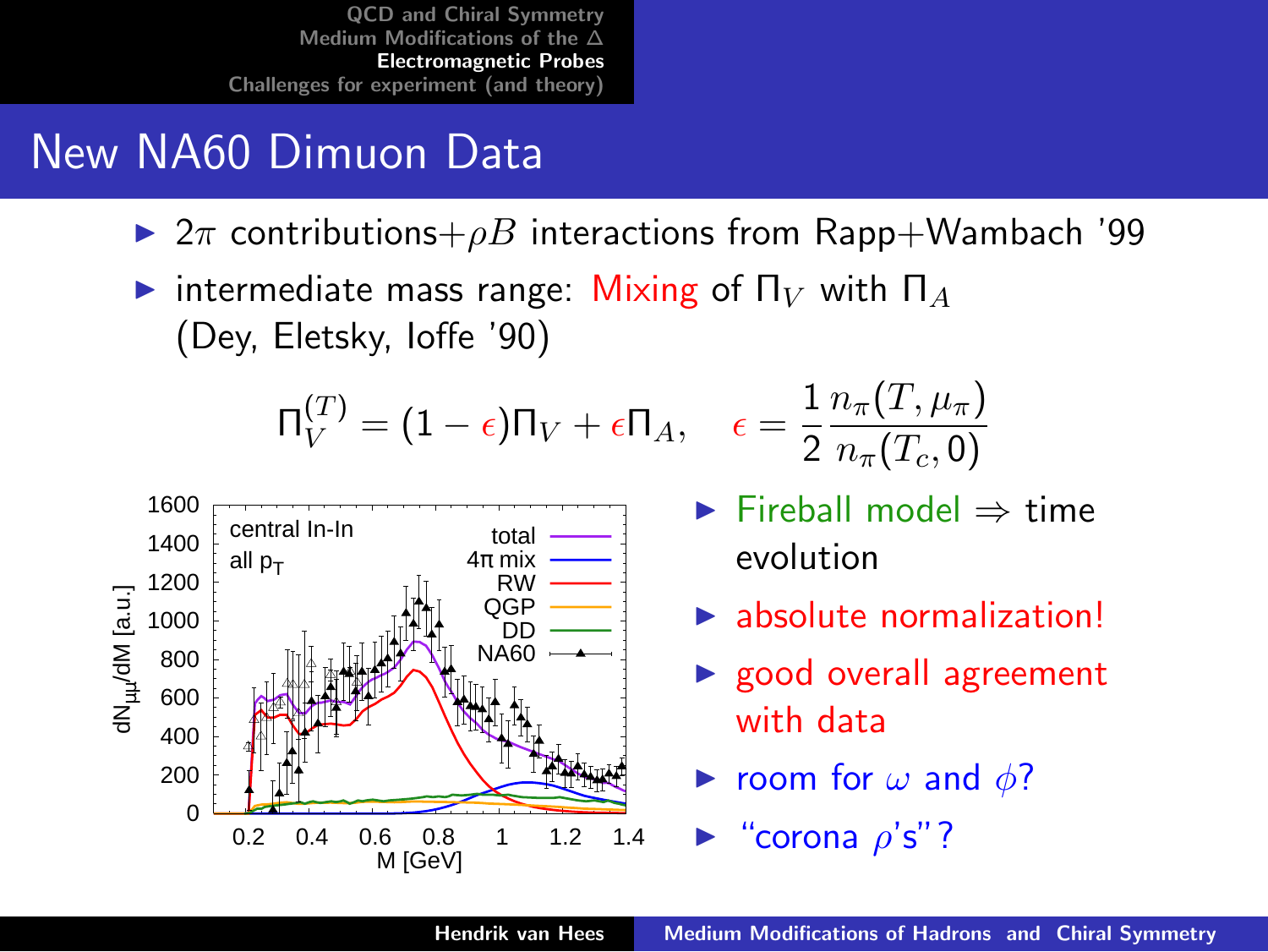#### New NA60 Dimuon Data

- $\triangleright$  2 $\pi$  contributions+ $\rho B$  interactions from Rapp+Wambach '99
- intermediate mass range: Mixing of  $\Pi_V$  with  $\Pi_A$

$$
\Pi_V^{(T)} = (1 - \epsilon)\Pi_V + \epsilon \Pi_A, \quad \epsilon = \frac{1}{2} \frac{n_\pi(T, \mu_\pi)}{n_\pi(T_c, 0)}
$$



#### same absolute normalization!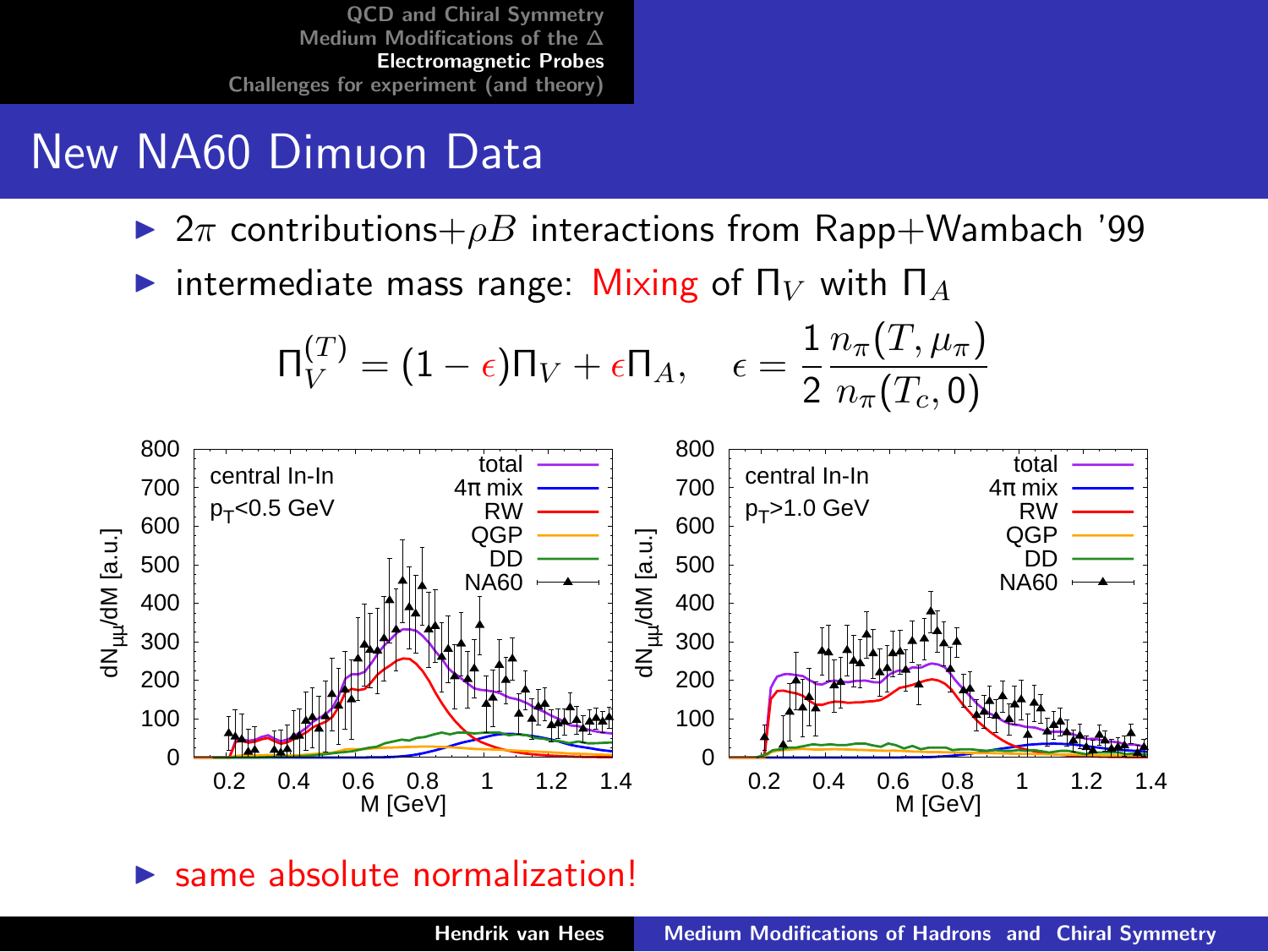## New NA60 Dimuon Data

- Chiral reduction formalism (Steele, Yamagishi, Zahed '96)
- based on chiral symmetry and Veltman-Bell master equations
- $\triangleright$  virial expansion  $\Leftrightarrow$  medium modifications from vacuum correlators (restricted to low  $\pi/B$  densities)



Hendrik van Hees [Medium Modifications of Hadrons and Chiral Symmetry](#page-0-0)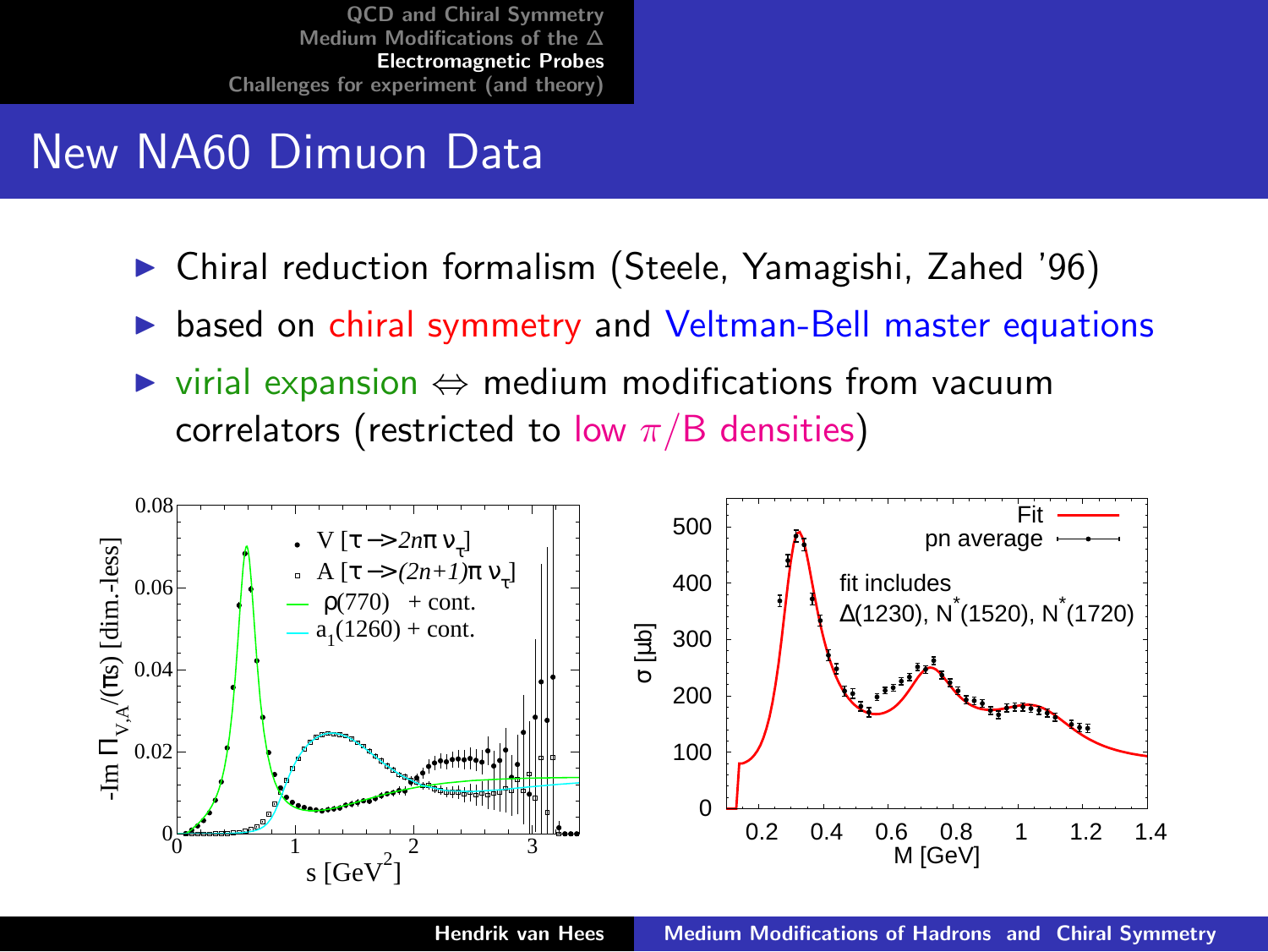#### New NA60 Dimuon Data



- **In** underestimates medium effects on the  $\rho$ (due to low-density approximation? No broadening!)
- $\triangleright$  intermediate masses: mixing less pronounced
- $\blacktriangleright$  indication of chiral restoration?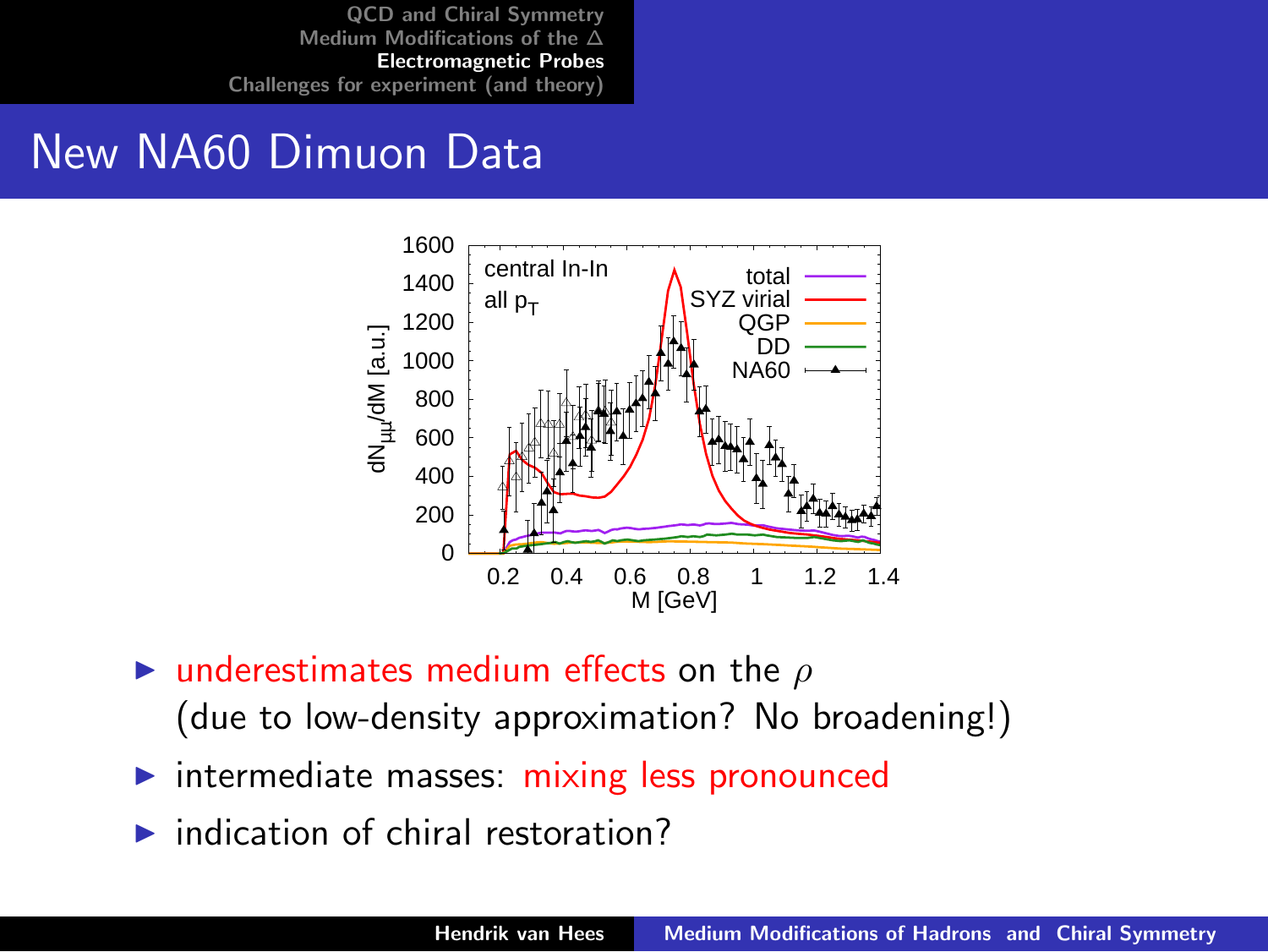#### New NA60 Dimuon Data



- $\triangleright$  underestimates medium effects on the  $\rho$ (due to low-density approximation? No broadening!)
- intermediate masses: Less effect of mixing
- $\blacktriangleright$  indication of chiral restoration?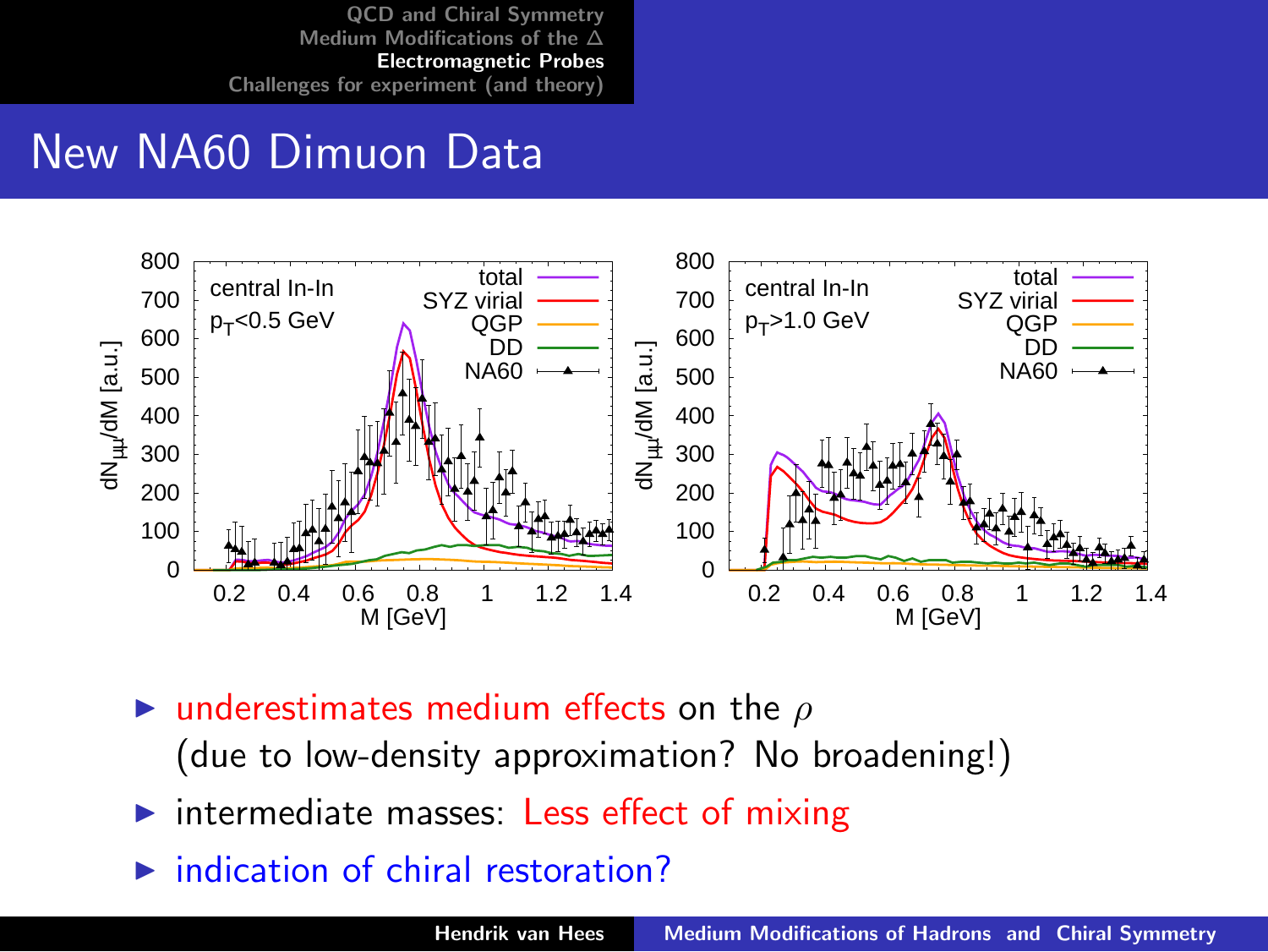#### New NA60 Dimuon Data (semicentral)



Hendrik van Hees [Medium Modifications of Hadrons and Chiral Symmetry](#page-0-0)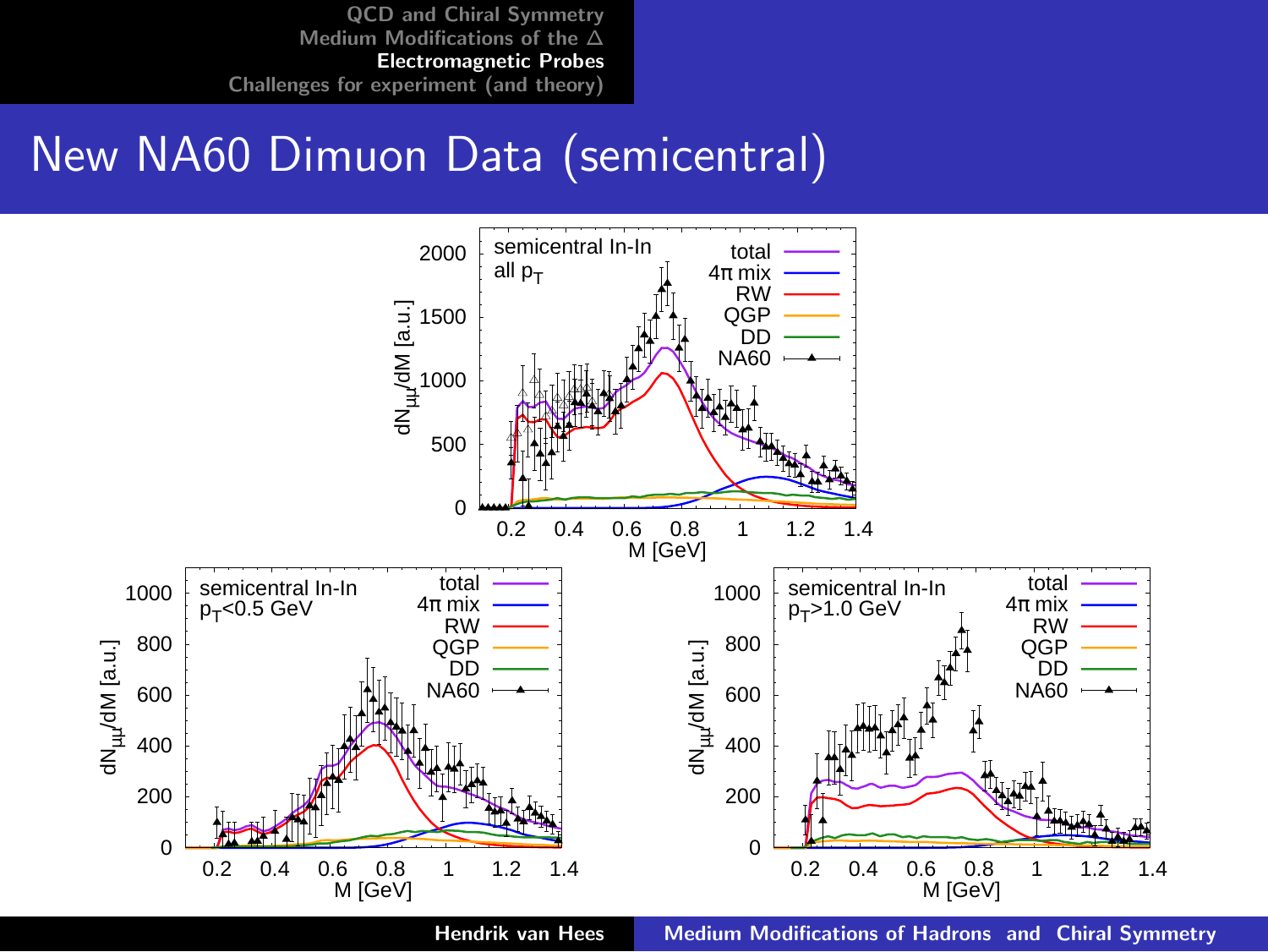## Challenges for Experiment

- $\triangleright$  Direct signature for chiral restoration: spectra for  $\rho$  and  $a_1$  mesons degenerate
- $\blacktriangleright \ \pi^\pm\gamma$  invariant mass spectrum  $\leftrightarrow a_1$  spectral function

<span id="page-38-0"></span>

|                     | $\mathsf{I}_{X\to\pi\gamma}$ [MeV] |
|---------------------|------------------------------------|
| $a_1$               | 0.64                               |
| $\boldsymbol{\rho}$ | 0.07                               |
| $\omega$            | only $\pi^0 \gamma!$               |
| a <sub>2</sub>      | 0.3                                |
| $\pi(1300)$         | 777                                |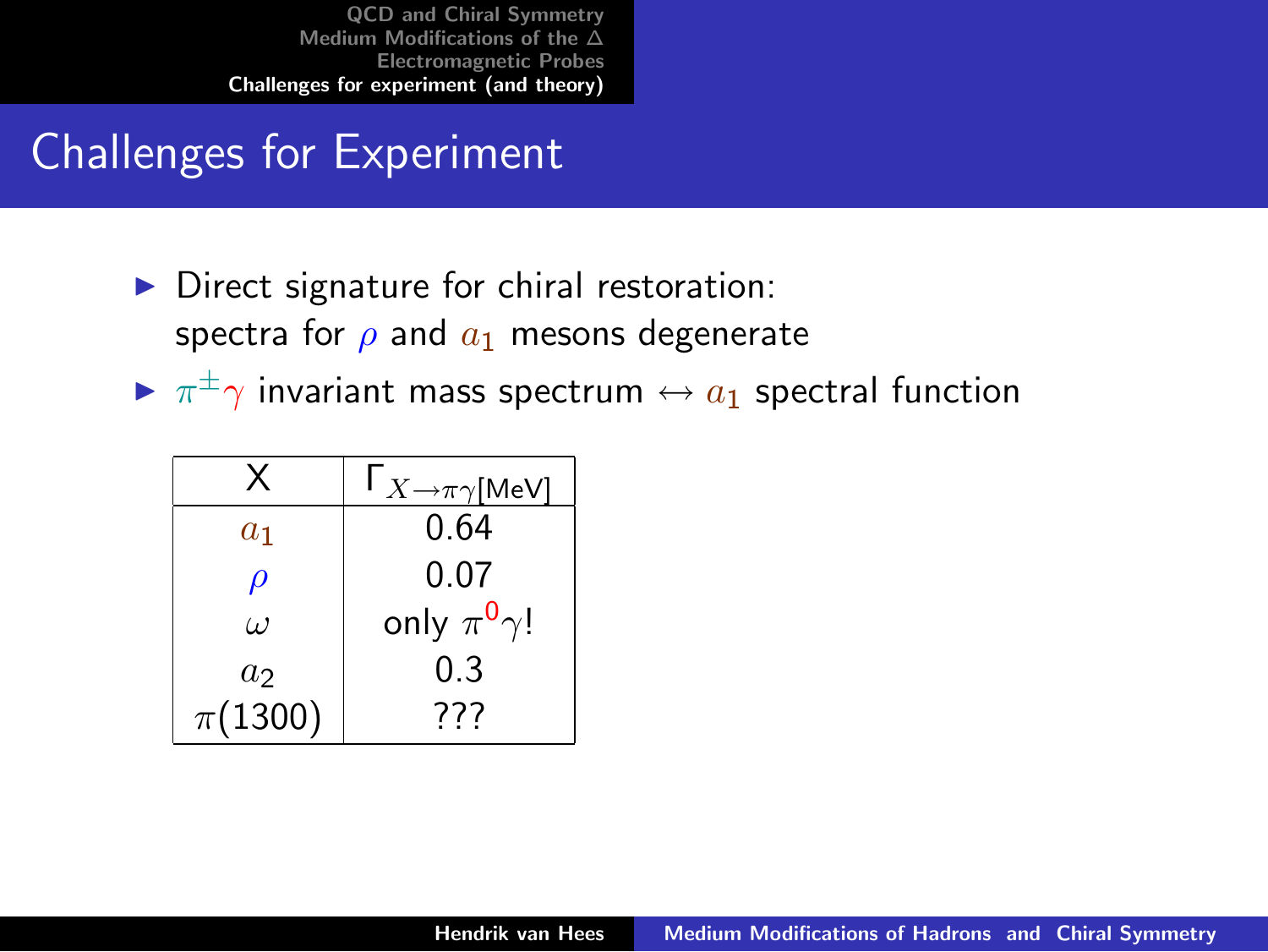## Challenges for Experiment

- Direct signature for chiral restoration: spectra for  $\rho$  and  $a_1$  mesons degenerate
- $\blacktriangleright \ \pi^\pm\gamma$  invariant mass spectrum  $\leftrightarrow a_1$  spectral function



 $\omega$ -spectral function from CBELSA/TAPS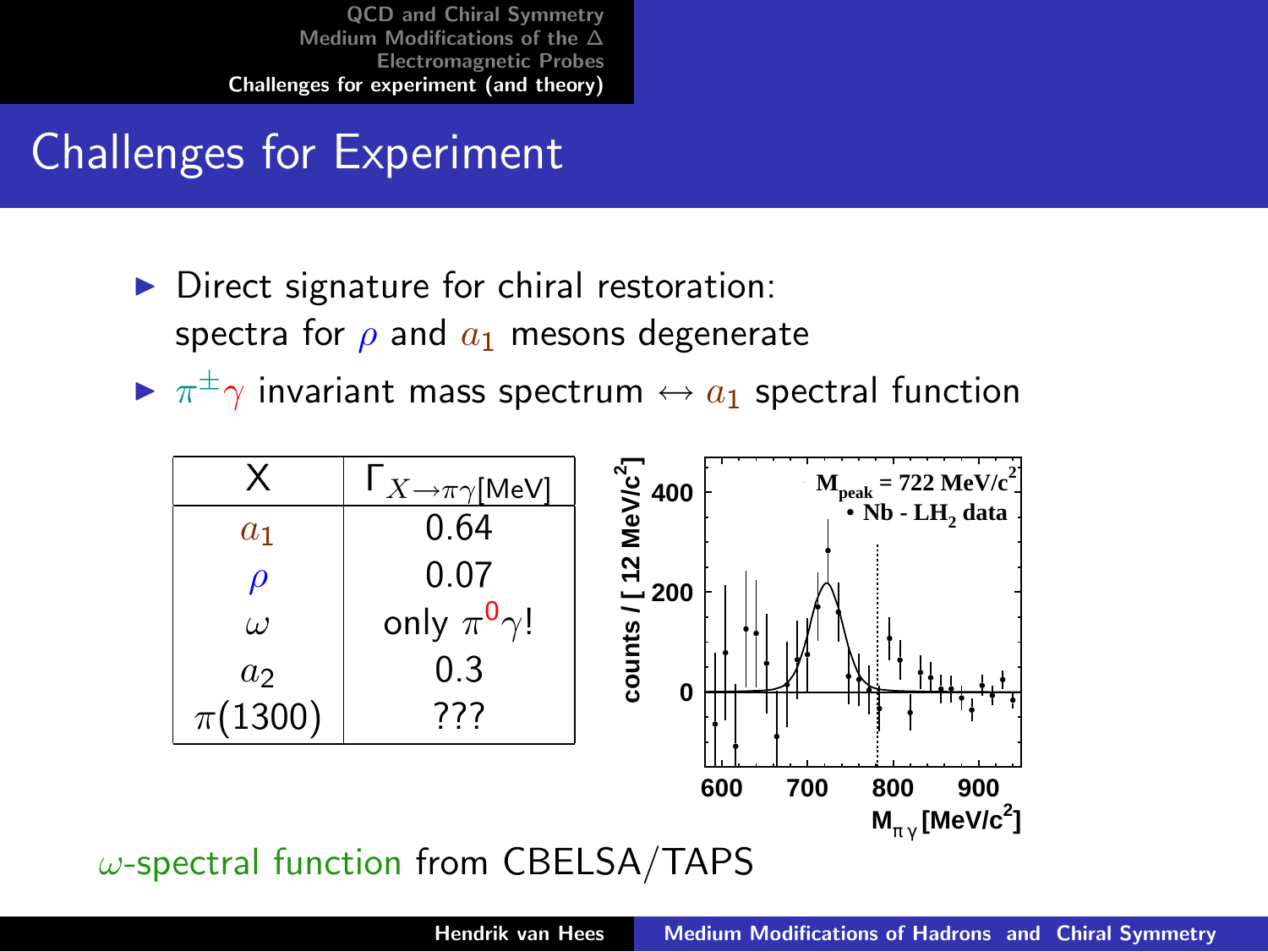## Challenges for Experiment



- $\triangleright \pi\pi \rightarrow \rho \rightarrow \pi\pi\gamma$  not enough to explain enhancement
- New development  $(Liu/Rapp)$  work in progress):

$$
\pi K \to K^* \to \pi K \gamma
$$

Consistency with dileptons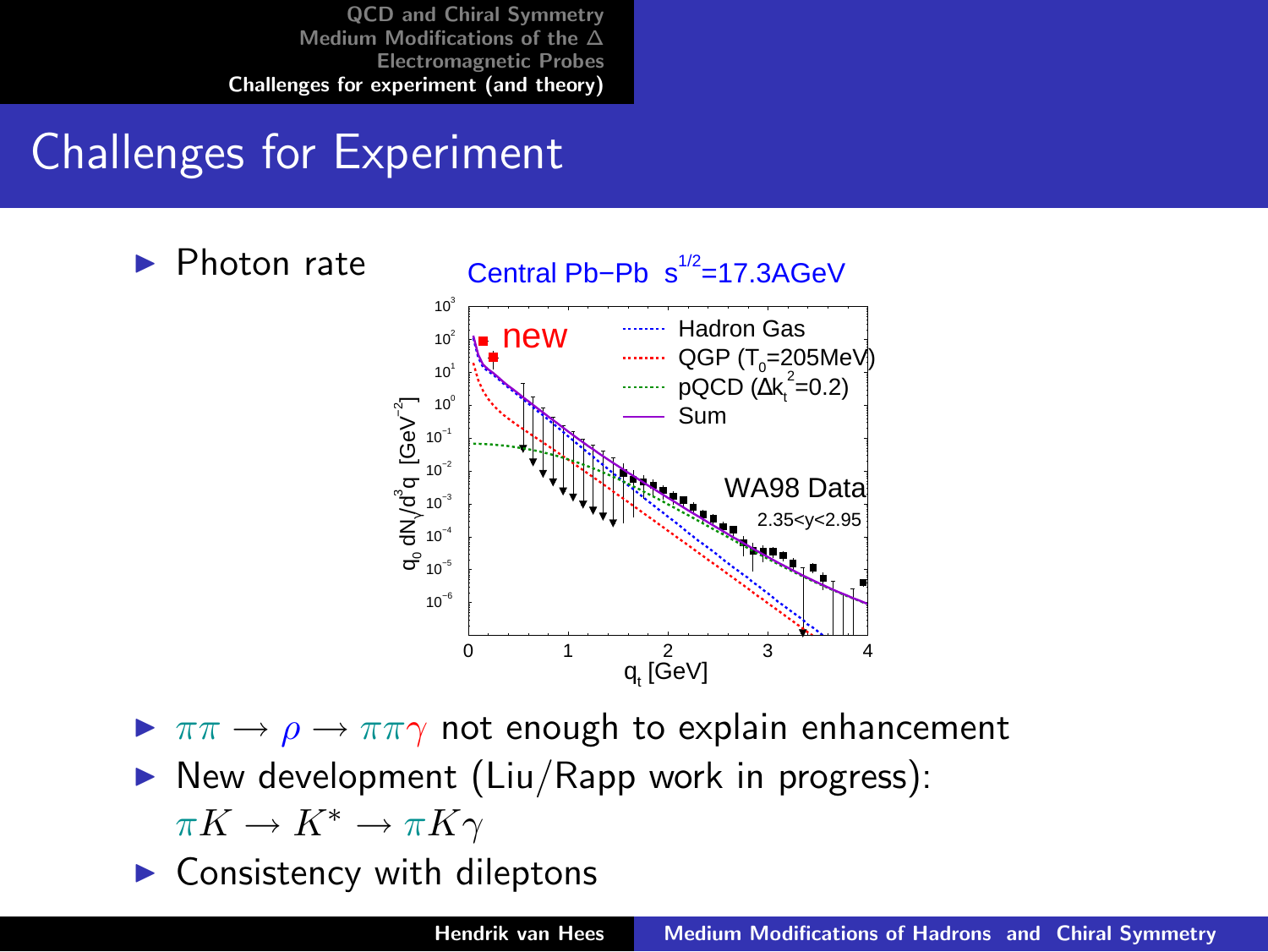## Challenges for Theory

#### $\triangleright$  Need a fully chiral model



How to treat (axial-) vector mesons (gauge model?)

 $\triangleright$  Approximation scheme for both dynamical properties (spectral functions) and thermodynamic bulk properties (phase diagram)?